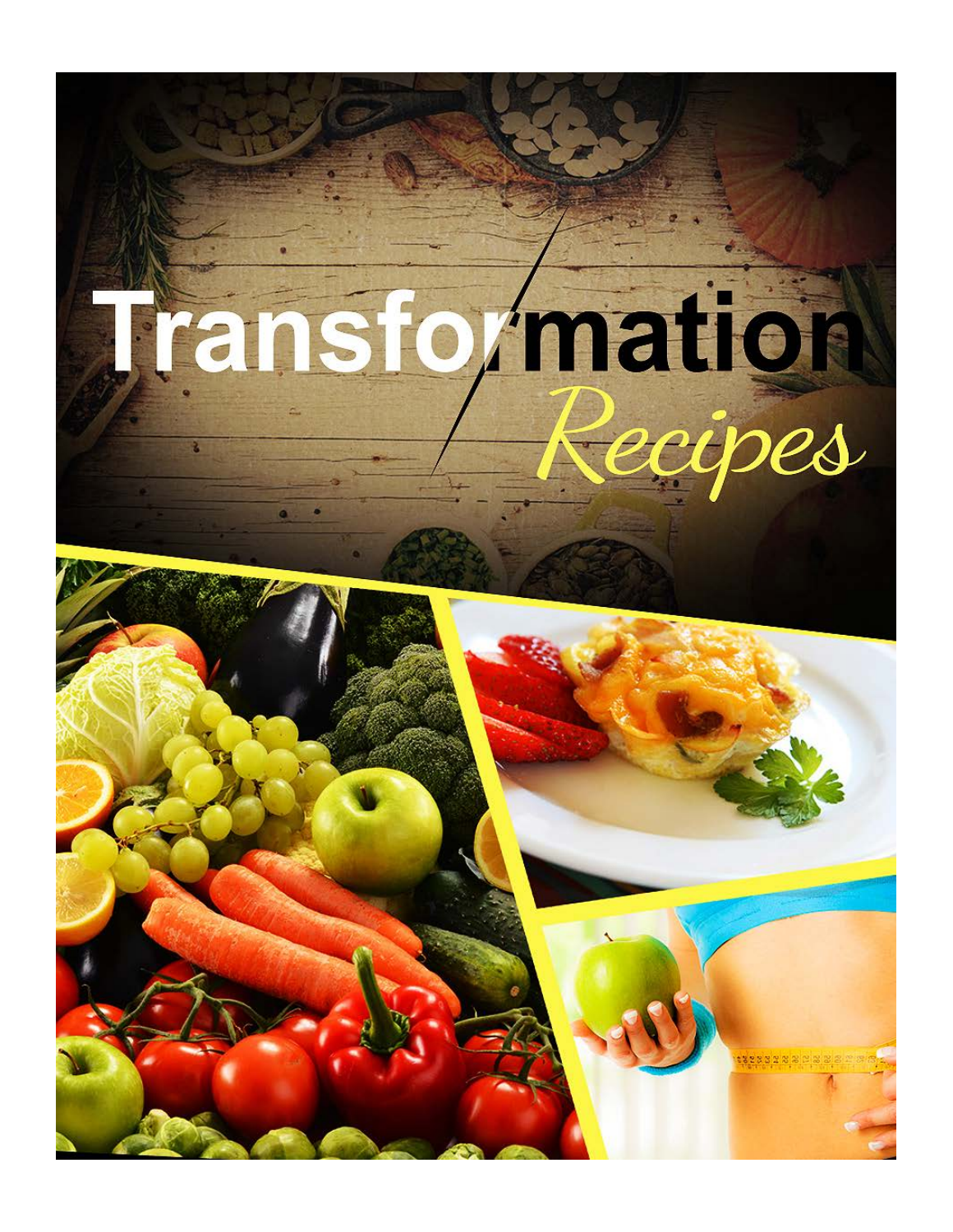# Green & Protein Smoothies

**Coach Tip:** Blend the water and greens FIRST, and then add the rest of the ingredients  $\odot$  *(each recipe makes 1 serving)* 

### **Cinnamon Chia-Blueberry Smoothie**

1 cup Frozen Blueberries (wild),  $\frac{1}{2}$  cup Kale leaves, 1 tbsp. Chia Seeds, 1 tsp. Cinnamon, 1 tbsp. Lemon Juice, 1 cup Unsweetened Almond Milk, 1 serving Protein Powder

### **Strawberry Almond Protein Smoothie**

1 serving Protein Powder, 1 cup Frozen Strawberries, 2 tbsp. Almonds (raw), 1 tbsp. Chia Seeds,  $\frac{1}{2}$  cup Baby Spinach, 1 cup Unsweetened Almond Milk

### **Cinnamon & Vanilla Smoothie**

1 serving Protein Powder, 1 tbsp. Ground Flax Seed, 1 tbsp. Chia Seeds, 3/4 Banana (frozen), 2 Ice Cubes, 1 cup Water,  $\frac{1}{4}$  tsp Cinnamon,  $\frac{1}{2}$  cup Baby Spinach

### **Cherry Vanilla Smoothie**

 $\frac{3}{4}$  cup Frozen Cherries, 1 serving Protein Powder, 1 cup Baby Spinach, 1 cup Unsweetened Almond Milk, 1 Tbsp. Chia Seeds. 

### **Blueberry Cashew Smoothie**

3 tbsps. Cashews, 2 tbsps. Hemp Seeds, 1 serving Vanilla Protein Powder, 1 cup Water, 1 cup Baby Spinach, 3/4 cup Frozen Blueberries

# **Tropical Green Smoothie**

 $\frac{1}{2}$  Avocado,  $\frac{1}{2}$  cup Baby Spinach, 1 serving Protein Powder, 1 cup Unsweetened Almond Milk, 1/2 cup Pineapple (fresh or frozen)

### **Strawberry Banana Smoothie**

 $\frac{1}{2}$  cup Frozen Strawberries,  $\frac{1}{2}$  Banana, 2 tbsps. Oats (Gluten-Free), 1 cup Unsweetened Almond Milk, 1 tbsp. Hemp Seeds, 1 serving Protein Powder, 1 tsp. Coconut Oil,  $\frac{1}{2}$  cup Baby Spinach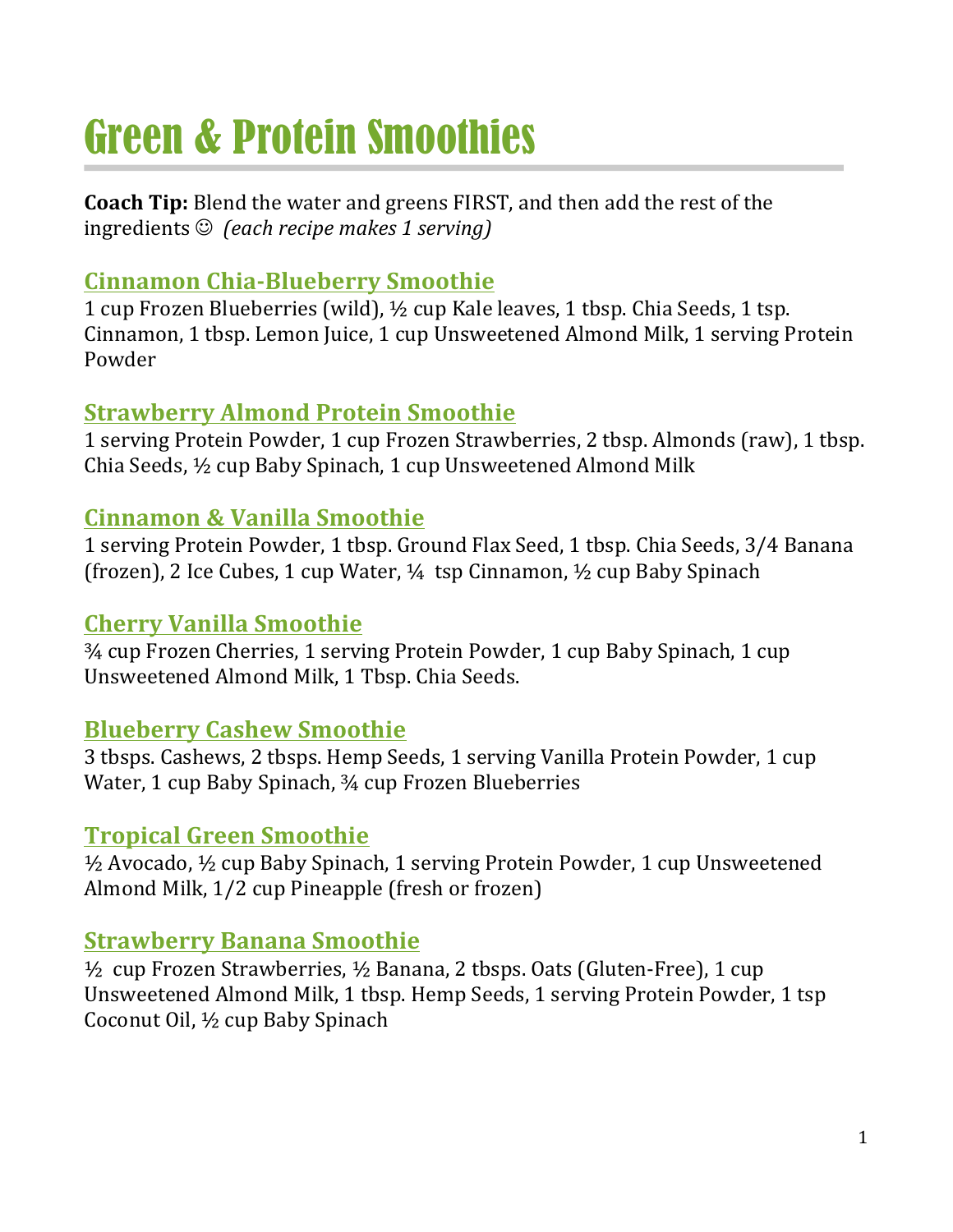# Morning Mojo

Having your morning mojo every morning is a great way to start the day! This little concoction will jump-start your metabolism, rehydrate your body, and help you detox your body all at the same time!

### **Ingredients:**

- 12 oz. glass water (at room temperature)
- Juice of  $\frac{1}{2}$  lemon
- Either:  $\frac{1}{2}$  inch knob ginger root OR pinch of cayenne pepper

**Directions:** Add the lemon juice to the glass of water. If ginger: finely grate the ginger using a zester, and add the zest to the glass of water. If cayenne pepper: add a pinch of cayenne to your water. Enjoy!

# Homemade Dressings & Condiments

# **Mom's Balsamic Dressing**

*(12 servings, 2 Tbsp. per serving. Store in refrigerator)*

### **Ingredients:**

- 1 cup Extra Virgin Olive Oil
- 1/3 cup Balsamic Vinegar
- 1 tbsp. Dried Parsley
- $1/2$  tsp Sea Salt
- 1/4 tsp Black Pepper (just to season)
- 1 tbsp. Honey Mustard
- 1 Garlic (1 clove, minced)

**Directions:** Add all ingredients into a bowl & whisk until thick and creamy. Check for seasoning.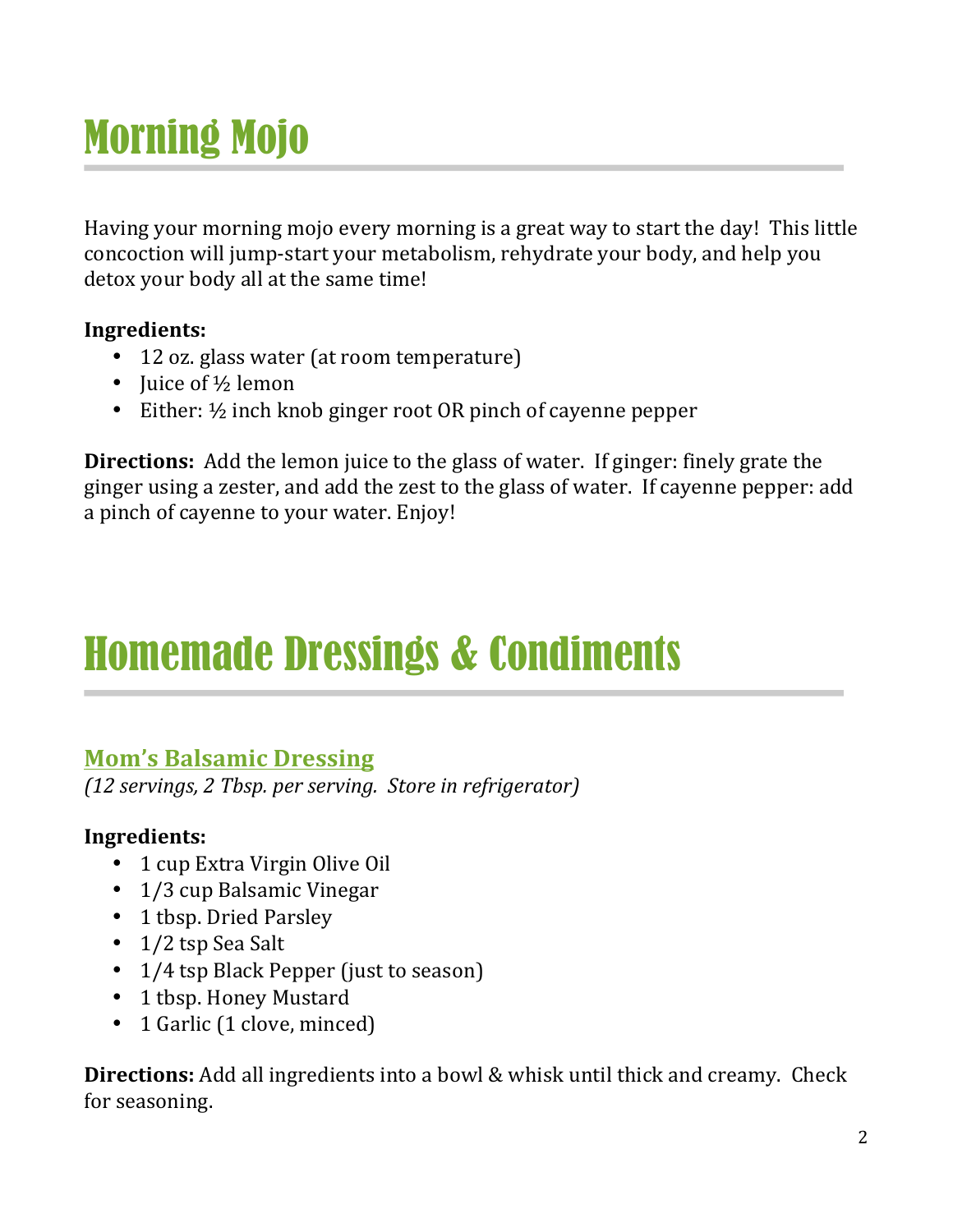# **Simple Lemon Citrus Vinaigrette**

*(12 servings, 2 Tbsp. per serving. Store in refrigerator)*

- $\frac{3}{4}$  cup Extra Virgin Olive Oil
- $\frac{1}{4}$  cup Fresh Squeezed Lemon Juice
- 1 tsp. Dijon Mustard
- 1.5 tsp. Honey
- Sea Salt & Pepper for seasoning

**Directions:** Add all ingredients into a bowl & whisk until incorporated. Check for seasoning.

# **Apple Cider Vinaigrette**

*(8 servings, 2 Tbsp. per serving. Store in refrigerator)*

### **Ingredients:**

- 1 garlic clove, minced
- 1 tablespoon Dijon mustard
- $\cdot$  1/4 cup apple cider vinegar
- 2 Tbsp. fresh lemon juice
- 1 Tbsp. raw honey,
- $1/3$  cup extra-virgin olive oil
- Sea Salt & Pepper for seasoning

**Directions:** Add all ingredients into a bowl & whisk until incorporated. Check for seasoning. Allow dressing to sit for about 30 minutes before using to get the full flavor!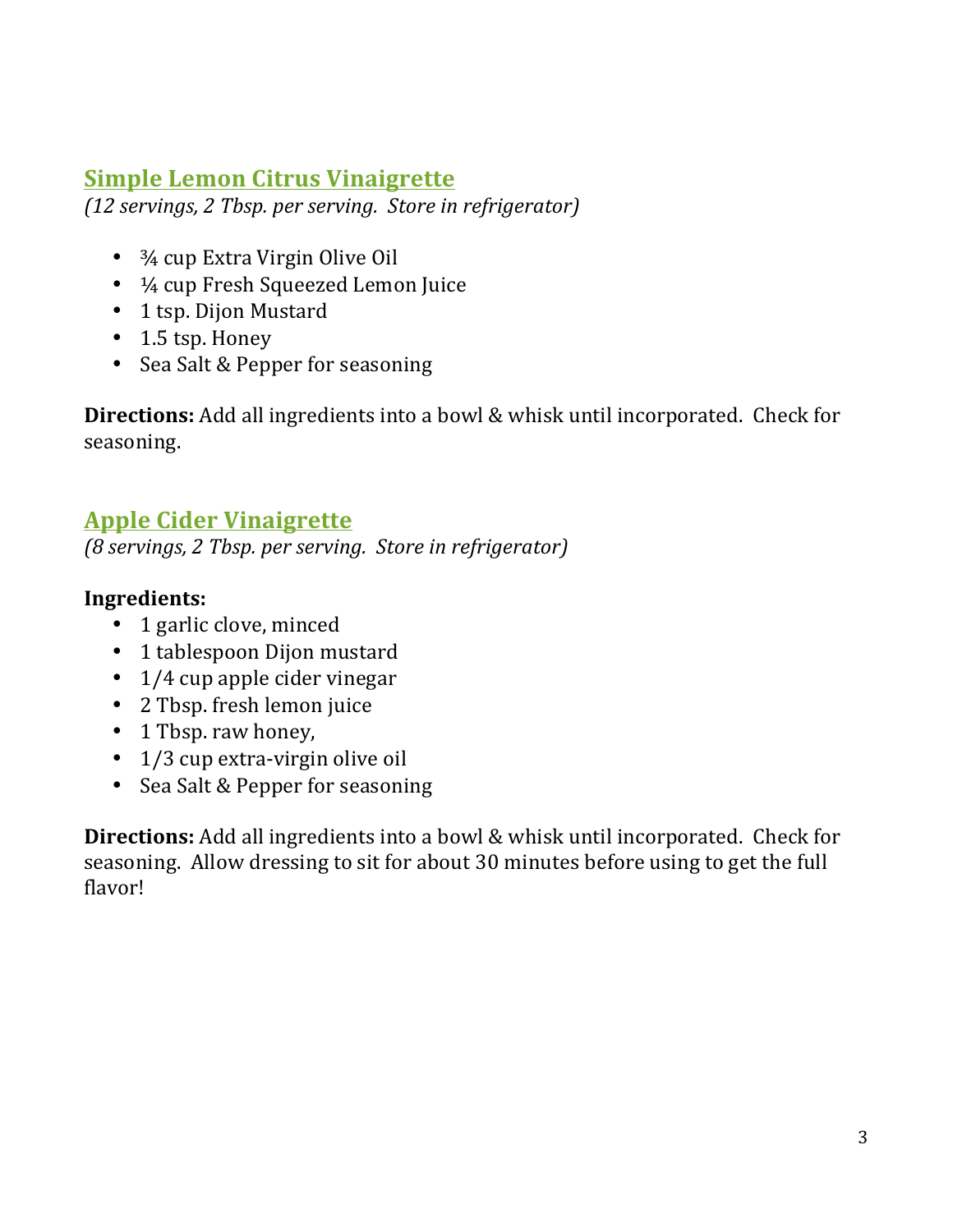# Breakfast Deliciousness

# **Almond Protein Pancakes**

*Prep Time: 10 min*

### **Ingredients**

- 1/4 cup Almond Flour
- 2 tbsps. Protein Powder (half a serving)
- $\bullet$  1 Egg
- 1.5 tsp. Coconut Oil
- 2 tbsps. Unsweetened Almond Milk
- 1 tsp Raw Honey
- $1/4$  cup Blueberries (garnish)

**Directions**: Whisk almond flour, almond milk, eggs, and honey together in a bowl until batter is smooth. Heat oil in a skillet over medium heat; drop batter by large spoonful onto the griddle, and cook until bubbles form and the edges are dry (3 to 5 minutes.) Flip, and cook until browned on the other side, 3 to 5 minutes. Garnish with blueberries and enjoy!

# **Quick Veggie Scramble**

*Prep Time: 15 min*

### **Ingredients: (Serves 2)**

- 1 tbsp. Extra Virgin Olive Oil
- 1/2 cup Broccoli (chopped)
- 1/2 Yellow Onion (chopped)
- 1/2 Green Bell Pepper (chopped)
- 1 Zucchini (small, chopped)
- $\bullet$  4 Eggs
- Sea Salt & Black Pepper (for seasoning)
- 1 Tomato (sliced, for garnish)
- 1 Avocado

**Directions:** Heat a pan over medium heat, and sauté broccoli, onion, green pepper,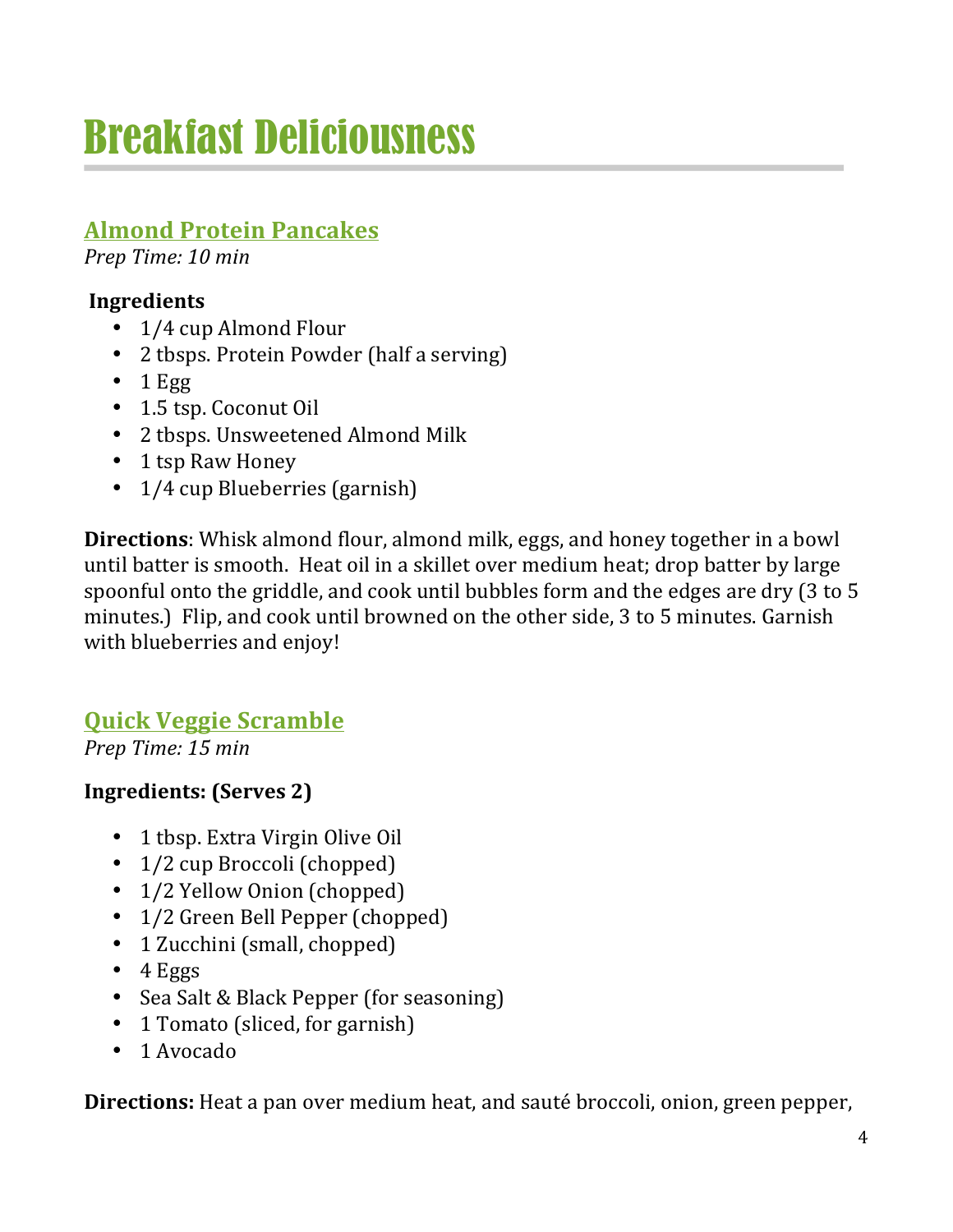and zucchini until tender (about 3-5 mins). In a small bowl, add the eggs and whisk them together. Pour the eggs over the vegetables in the pan, and scramble to your liking. Season with salt and pepper. (Be sure to keep stirring them so the eggs don't stick to the bottom of the pan). Serve with sliced tomato (sprinkled with sea salt), and sliced avocado

### **Mixed Berries**

### **Ingredients**: (**Serves 1)**

• 1/2 cup Fresh Mixed Berries

**Directions:** Enjoy!

# **Avocado Toast With Poached Eggs**

*Prep Time: 15 min*

### **Ingredients (Serves 1)**

- 1 slice Ezekiel Bread
- $\bullet$  1/2 Avocado
- Sea Salt & Black Pepper (to taste)
- 2 Eggs
- 1 tbsp. Apple Cider Vinegar
- 1/8 tsp Sea Salt

**Directions:** Bring a pot of water to a boil on your stove. Add sea salt and vinegar. Put Ezekiel bread in toaster. While water is heating, crack your egg into a bowl.

When the water is boiling, take a spoon and move it in a circle in your pot to create a "whirlpool." Gently add your egg into the pot. Poach for 3 to 4 minutes, then use a slotted spoon to carefully remove from the egg onto a paper towel-lined plate to soak up the excess water.

While eggs are poaching, cut avocado in half and remove the pit. Wrap one half and put it in the fridge for another time. Scoop avocado into a bowl, and mash it with a fork. Season with salt and pepper. Spread mixture out over toast. Transfer the eggs on top of your toast, and season again with salt and pepper if needed. Enjoy!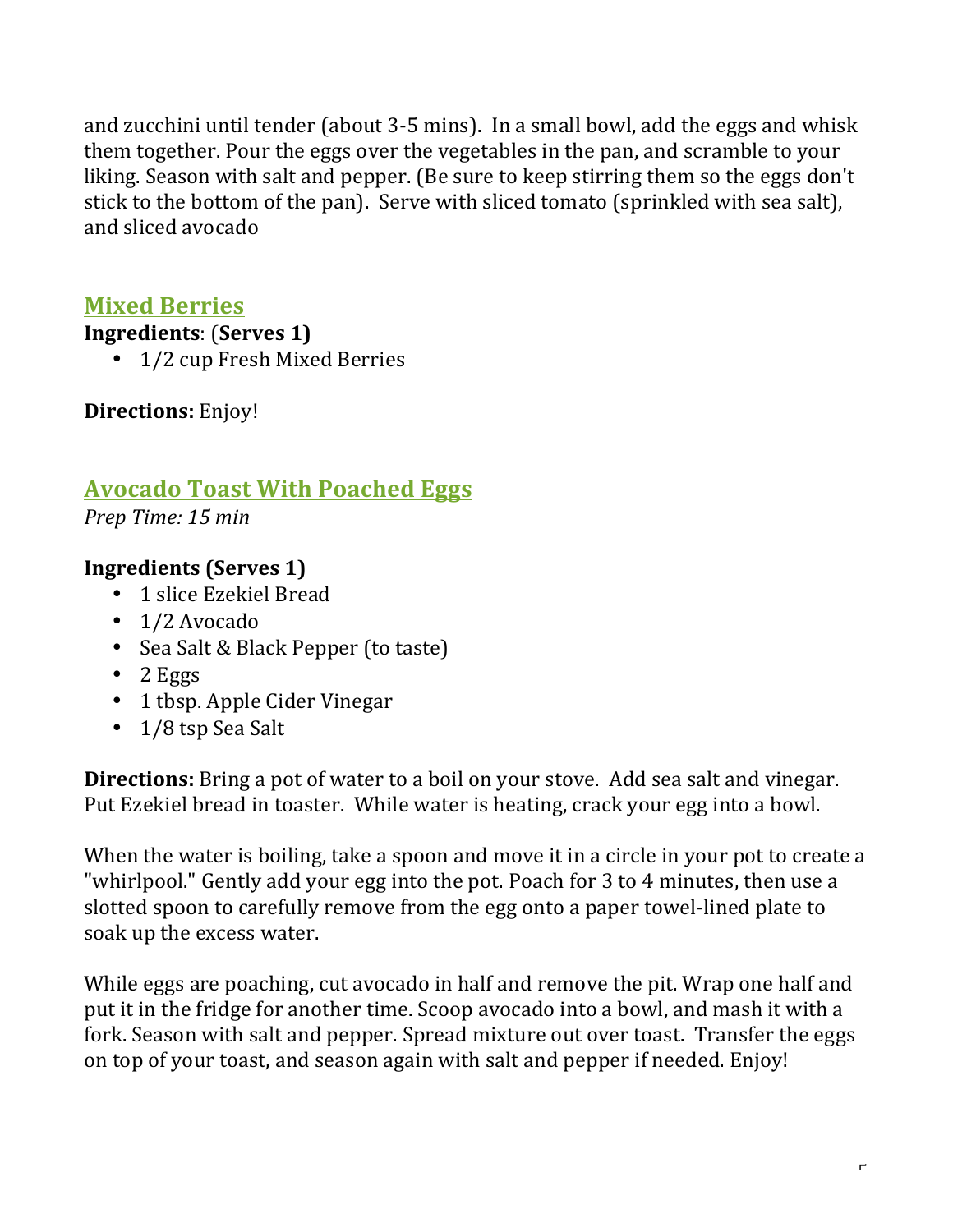### **Fajita Scramble**

*Prep Time: 6 min*

### **Ingredients:** (Serves 1)

- 2 eggs
- Leftover Chicken Fajita Ingredients, cut into bite-sized pieces

**Directions:** In a large sauté pan, heat all of your leftover chicken fajitas. Once warm, crack 2 eggs over the mixture and scramble until cooked to your desired consistency. Enjoy!

### **Ezekiel Bread**

*Prep Time: 6 min*

### **Ingredients:** (Serves 1)

• 1 slice Ezekiel Bread

### **Directions:**

Toast and enjoy!

# **Poached Egg**

*Prep Time: 10 min*

### **Ingredients:** (Serves 1)

- $\bullet$  1 Egg
- 1 tbsp. Apple Cider Vinegar
- $1/8$  tsp Sea Salt

**Directions:** Bring a pot of water to a boil on your stove. Add sea salt and vinegar. Crack egg into a bowl. When the water is boiling, take a spoon and move it in a circle in your pot to create a "whirlpool." Gently add your egg into the pot. Poach for 3 to 4 minutes, then use a slotted spoon to carefully remove from the egg onto a paper towel-lined plate to soak up the excess water. Enjoy!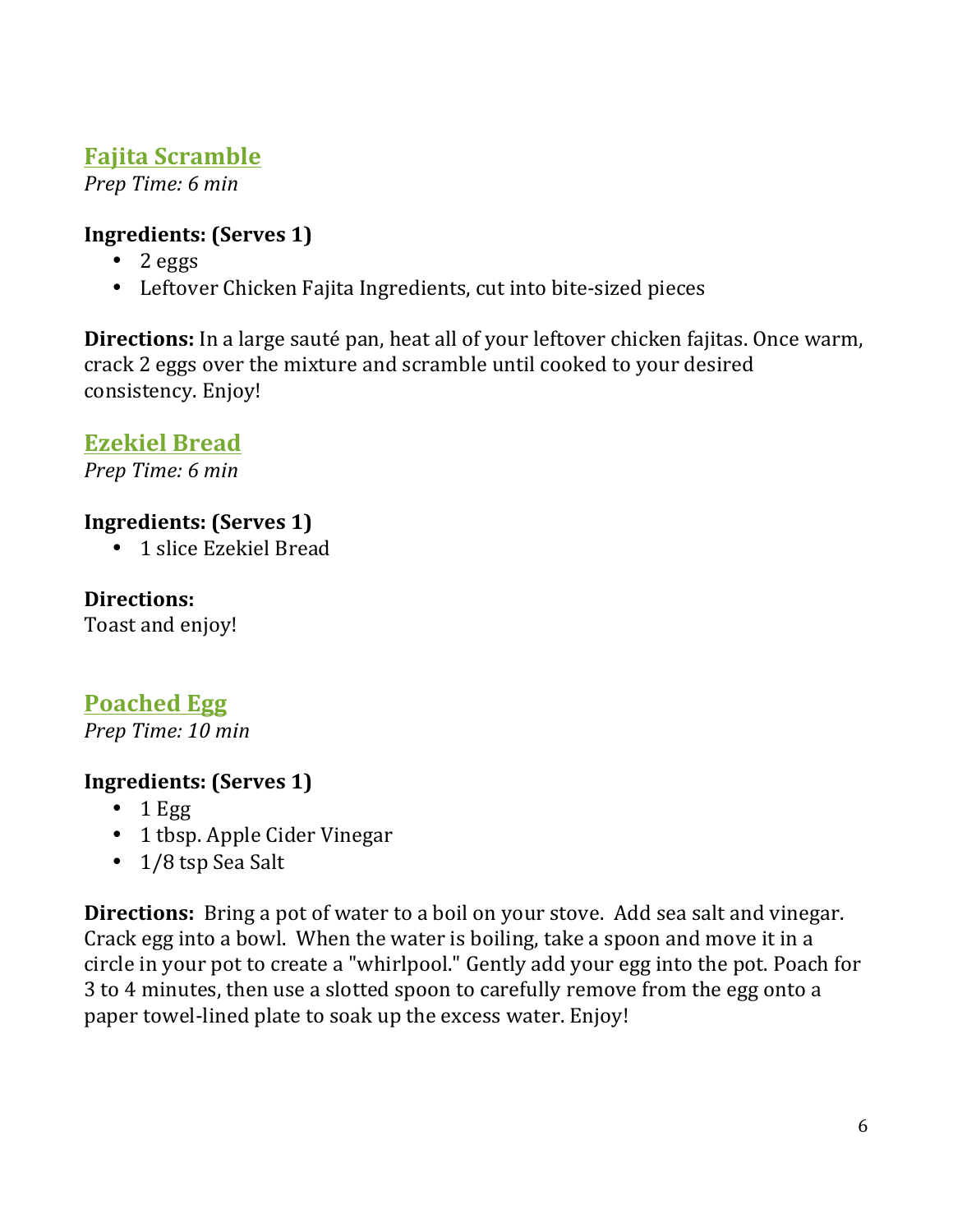# **Zucchini Bread Overnight Oats**

*Prep Time: 8 hours*

### **Ingredients: (Serves 2)**

- 3/4 cup Oats (Gluten-Free)
- 3/4 cup Unsweetened Almond Milk
- 1 tbsp. Ground Flax Seed
- 1 tbsp. Maple Syrup
- $1/2$  tsp Cinnamon
- 1 Zucchini (grated- about 1 cup total)
- 2 tbsps. Hemp Seeds
- 1 Banana (sliced)

**Directions:** Mix together the oats, almond milk, ground flax seeds, maple syrup, cinnamon, zucchini, and hemp seeds in a large bowl. Cover the bowl, and then put it in the refrigerator overnight.

In the morning, take a cereal bowl and put about half of the overnight oats in the bottom. (save the other half for following day). Add about 2 Tbsp. of additional oats to the bowl, stir. Add  $1/2$  of a banana, sliced. Sprinkle with cinnamon, and enjoy!

**NOTES:** Hot or cold - These are great both hot AND cold! Simply put it in the microwave for 30-90 seconds to warm it up.

# **Scrambled Egg**

*Prep Time: 6 min*

### **Ingredients:** (Serves 1)

- Egg
- Sea Salt & Black Pepper

**Directions:** Warm a non-stick pan over medium heat. Once warm, crack egg into a bowl and whisk. Season with salt and pepper. Pour the egg into the pan, and scramble until it's cooked to your desired consistency. Enjoy!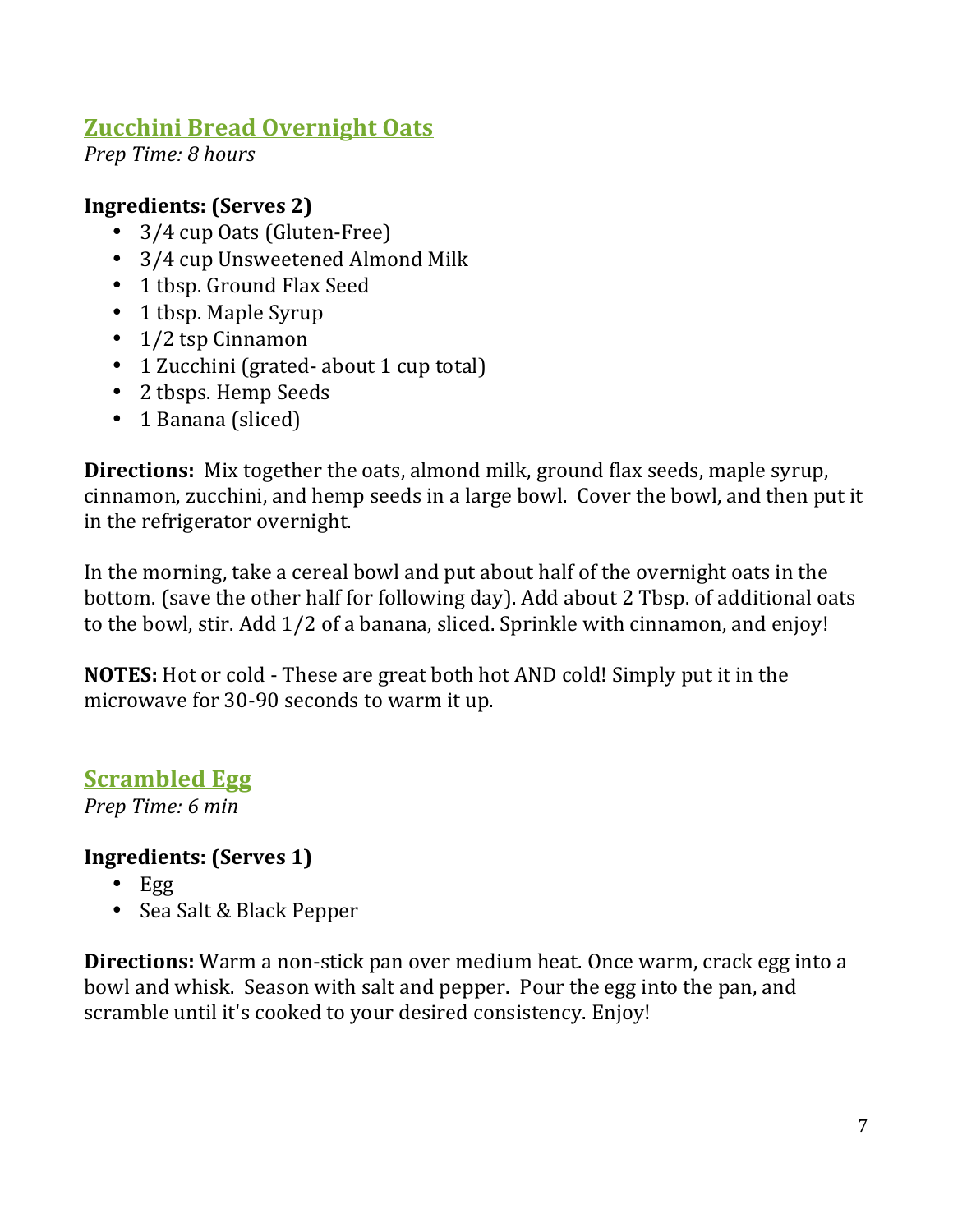### **Weekend Prosciutto, Eggs & Avocado**

*Prep Time: 15 min*

### **Ingredients:** (Serves 1)

- 1/4 tsp Coconut Oil
- $\bullet$  2 Egg
- 1 slice Ezekiel Bread
- 1/3 Avocado
- 2 oz. Sliced Prosciutto

**Directions:** Heat coconut oil in a non-stick skillet over medium heat. Then, crack eggs into the skillet and cook however you'd like. While eggs are cooking, slice the avocado and arrange it on plate. Toast Ezekiel bread.

Once eggs are finished, plate the eggs. Add prosciutto to the skillet and heat for about 30 seconds just to warm it up. Plate everything together and enjoy!

# Salad & Wrap Recipes…

# **Veggies & Hummus Wraps**

*Prep Time: 15 min*

### **Ingredients: (Serves 2)**

- 1 Beet
- 1 Yellow Bell Pepper
- 1 Cucumber
- 1 Zucchini
- 1 tbsp. Extra Virgin Olive Oil
- Sea Salt & Black Pepper (to taste)
- 4 cups Collard Greens (washed and stems removed)
- $\cdot$  1/2 cup Hummus
- 1/2 cup Alfalfa Sprouts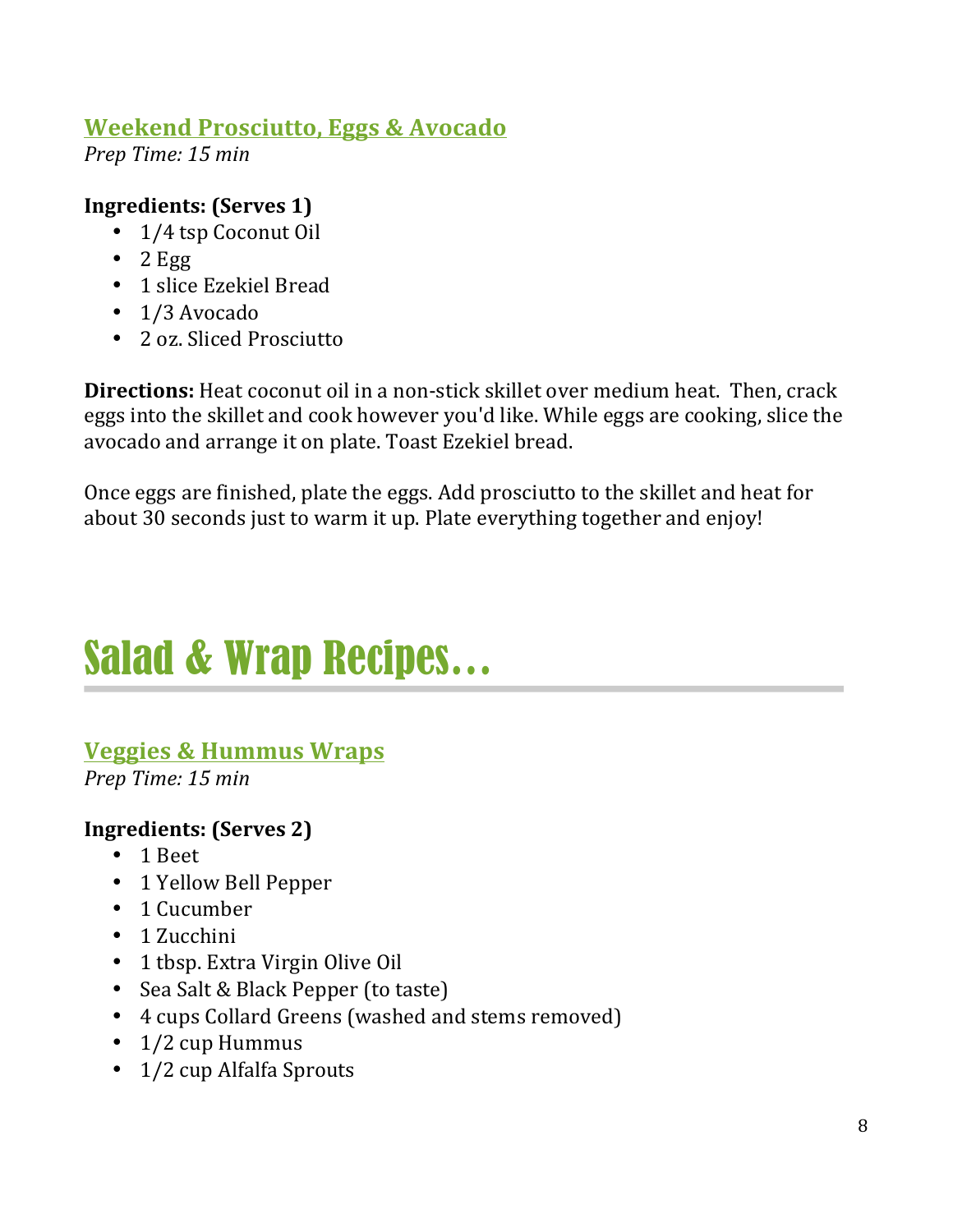**Directions:** Slice vegetables (beets, pepper, cucumber, and zucchini), into thin "matchstick" size pieces. Or, if you have a spiralizer, you can use that also. Box grater works as well.

Once everything is chopped, toss with extra virgin olive oil and season with sea salt and fresh ground black pepper.

For the collard green "wraps," spread out a spoonful of hummus on each. Add the sprouts and top with chopped veggies. Wrap it up and enjoy!

# **Sliced Avocado**

*Prep Time: 1 min*

### **Ingredients: (serves 1)**

- 1/4 Avocado
- Pinch of Sea Salt

**Directions:** Slice avocado and enjoy!

### **Chicken & Butternut Squash Salad**

*Prep Time: 40 min*

### **Ingredients: (Serves 2)**

- 2 cups Butternut Squash (diced into cubes)
- $\cdot$  1/4 tsp Cinnamon
- 1 tbsp. Extra Virgin Olive Oil (divided)
- 4 cups Kale Leaves (finely chopped)
- 10 oz. Chicken Breast (Pre-Cooked) (Roasted is great, chopped)
- 1 1/2 tsps. Balsamic Vinegar
- Sea Salt & Black Pepper (to taste)
- 3 tbsp. Pumpkin Seeds

**Directions:** Preheat oven to 420 degrees. Line a rimmed baking sheet with parchment paper. Toss the butternut squash in  $1/2$  tbsp. of olive oil and spread on baking sheet. Sprinkle with cinnamon. Bake for 20 to 25 minutes, or until golden brown.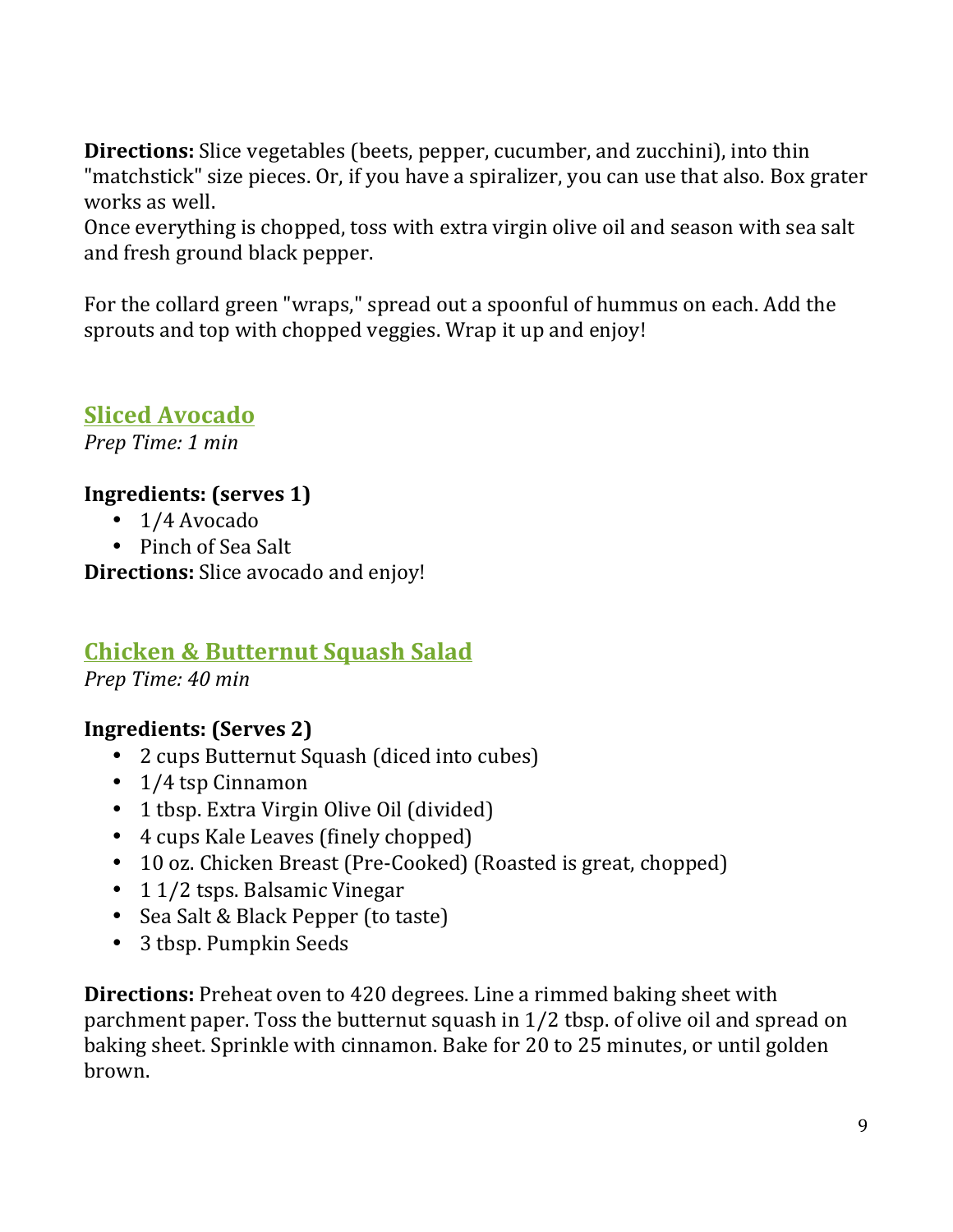Heat remaining 1/2 tbsp. of olive oil in a large pan over med-low heat. Add kale and sauté until wilted (about 3 - 5 minutes). Remove from the heat. Add the roasted butternut squash, pre-cooked chicken, pumpkin seeds, and balsamic vinegar to the skillet then toss until well mixed. Season with sea salt and black pepper to taste.

# **The "BIG" Veggie Salad**

*Prep Time: 15 min*

### **Ingredients: (Serves 1)**

- 3 cups Mixed Greens (not iceberg, chopped)
- 1/2 cup Cherry Tomatoes (halved)
- 1 Carrot (chopped)
- 1/2 Red Bell Pepper (chopped)
- 1/4 Avocado (diced)
- 1 Zucchini (small, chopped)
- 1 Cucumber (small, peeled and chopped)
- $1/4$  cup broccoli (chopped)

**Directions:** In a bowl, toss everything together with 2 tablespoons of any challengeapproved dressing. Enjoy! \*\*\*IF DETOX DAY: Squeeze the juice of half a lemon over the salad as dressing.

# **Kale & Apple Tuna Salad**

*Prep Time: 10 min*

### **Ingredients: (Serves 2)**

- 2 tbsps. Dijon Mustard
- 1tbsp Extra Virgin Olive Oil
- Sea Salt & Black Pepper (for seasoning)
- 1 can Tuna (drained)
- 2 stalks Celery (diced)
- 4 cups Kale Leaves (chopped)
- 1 Carrot (chopped)
- 1 Apple (diced)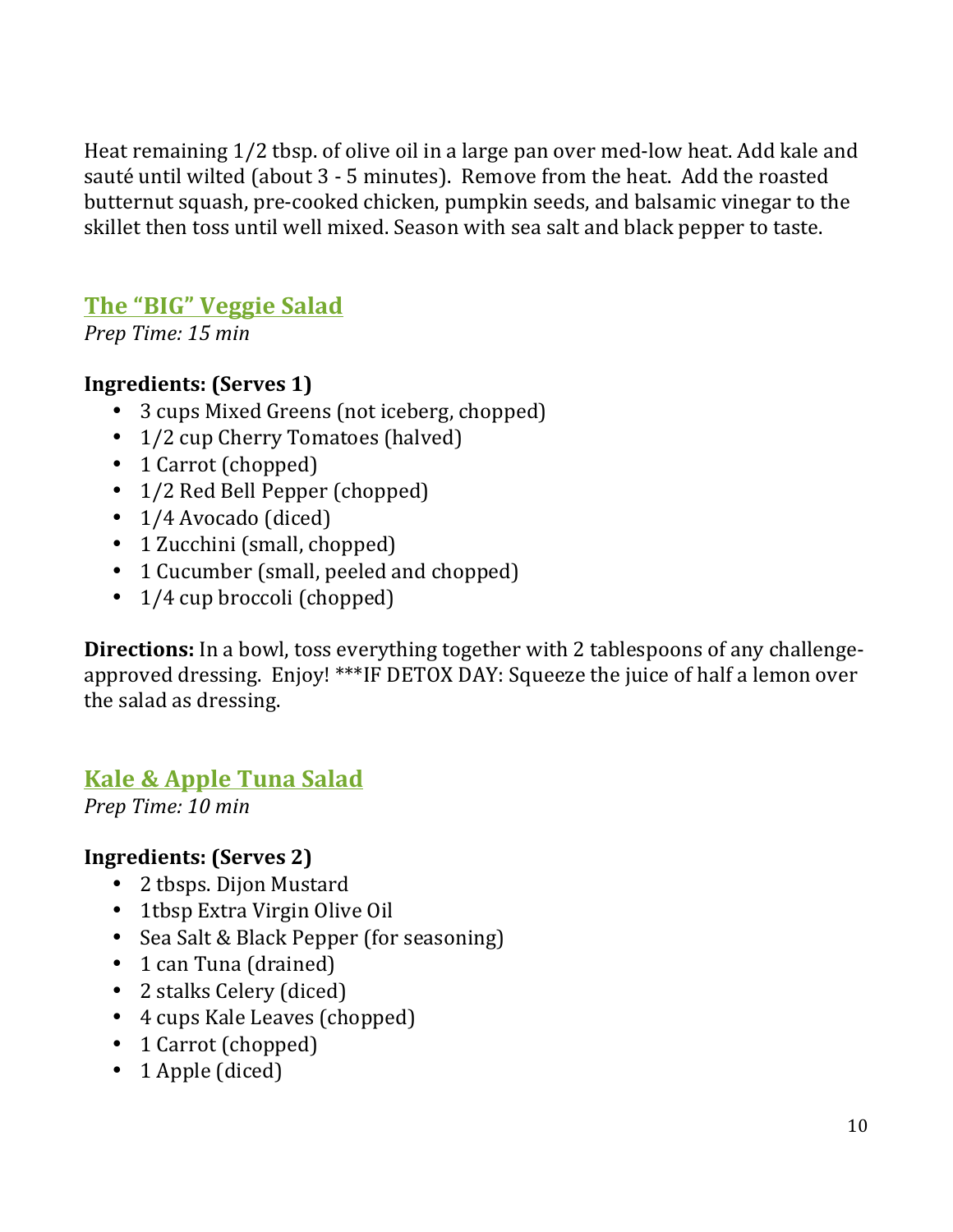- 1 Cucumber (chopped)
- 1/4 cup Pumpkin Seeds

**Directions:** Whisk mustard, olive oil, and salt and pepper together in large bowl. Then, add all of the other ingredients to the bowl and toss. Season with extra sea salt and pepper if needed. Enjoy!

# **Avocado Salad**

*Prep Time: 5 min*

### **Ingredients: (Serves 2)**

- 1 Avocado (cubed)
- 1 tbsp. Extra Virgin Olive Oil
- 1/8 Lemon (juiced)
- 1 tsp Red Pepper Flakes (optional)
- $1/4$  tsp Sea Salt

**Directions:** Gentle toss all of the ingredients and mix them together in a bowl. Enjoy!

# **Giant Salad with Chicken**

*Prep Time: 15 min*

### **Ingredients: (Serves 1)**

- 3 cups Mixed Greens (not iceberg, chopped)
- 1/2 cup Cherry Tomatoes (halved)
- 1 Carrot (chopped)
- 1/2 Red Bell Pepper (chopped)
- 1/4 Avocado (diced)
- 1 Zucchini (small, chopped)
- 1/2 Cucumber (small, peeled and chopped)
- 5 oz. Chicken Breast (Pre-Cooked)

**Directions:** In a bowl, toss everything together with 2 tablespoons of any challengeapproved dressing. Enjoy!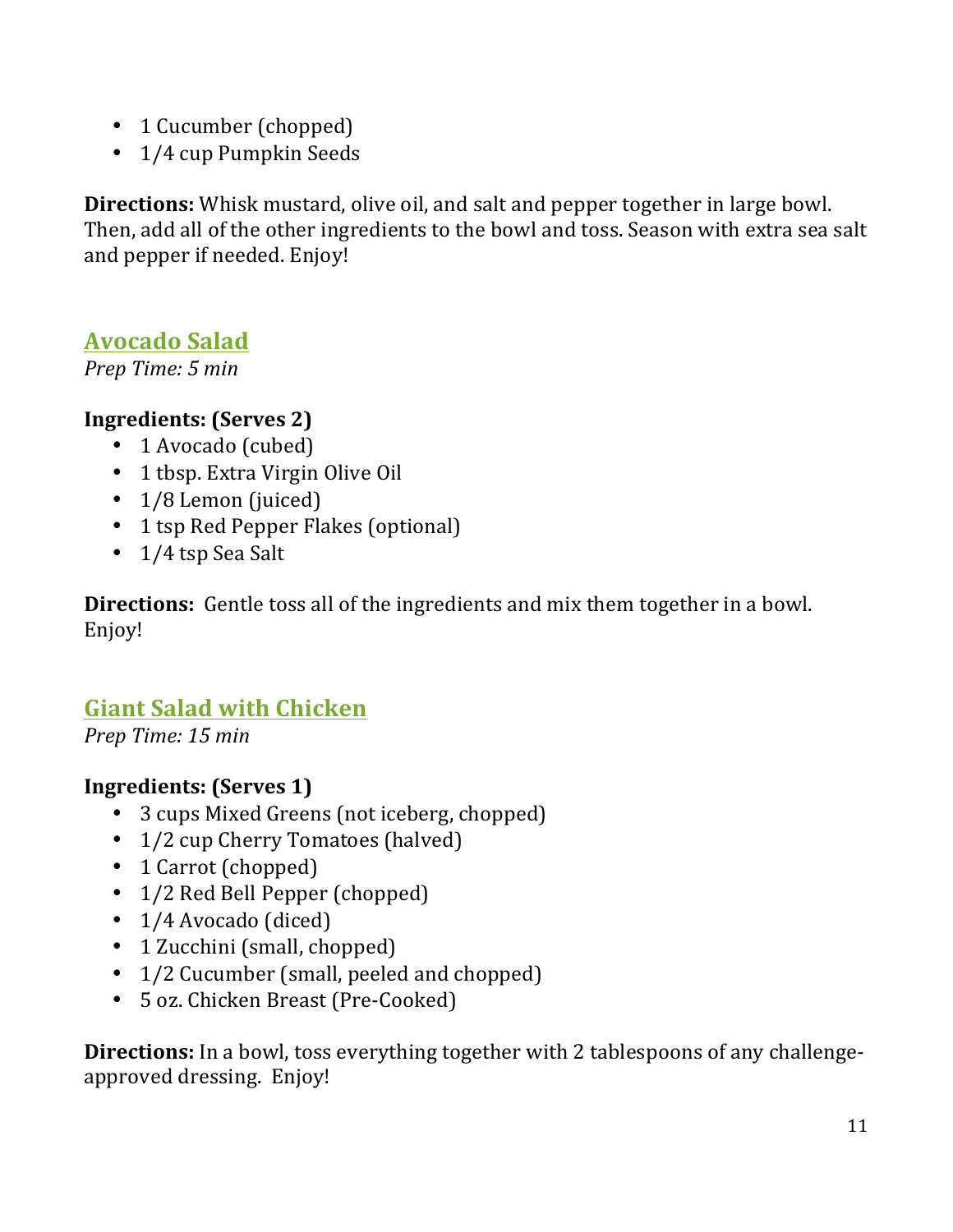# **Chicken, Apple & Smashed Avocado Roll-Ups**

*Prep Time: 10 min*

### **Ingredients: (Serves 1)**

- 1 Apple (sliced into matchsticks)
- 1 tsp. Lemon Juice
- 5 oz. Chicken Breast (Pre-Cooked) (precooked, shredded)
- 1/2 Red Bell Pepper (sliced)
- 1/4 Avocado
- Sea Salt & Black Pepper for seasoning
- Collard Greens

**Directions:** Divide your apple in half. Slice one half into matchsticks for the wraps. Slice the other half into wedges for garnish. Sprinkle with lemon juice so they don't turn brown. Mix all ingredients (minus the lettuce leaves) in a bowl. Spoon into lettuce leaves to make a nice wrap!

# Protein: Chicken & Turkey Recipes…

# **Bruschetta Chicken**

*Prep Time: 20 min*

### **Ingredients: (Serves 3)**

- 15 oz. Chicken Breast
- $11/2$  tbsp. Extra Virgin Olive Oil
- Sea Salt & Black Pepper (to taste)
- 3 Tomato (medium, diced)
- 1/2 cup Red Onion (finely diced)
- 2 Garlic (cloves, minced)
- $1/4$  cup Basil Leaves (chopped)
- 1 tbsp. Balsamic Vinegar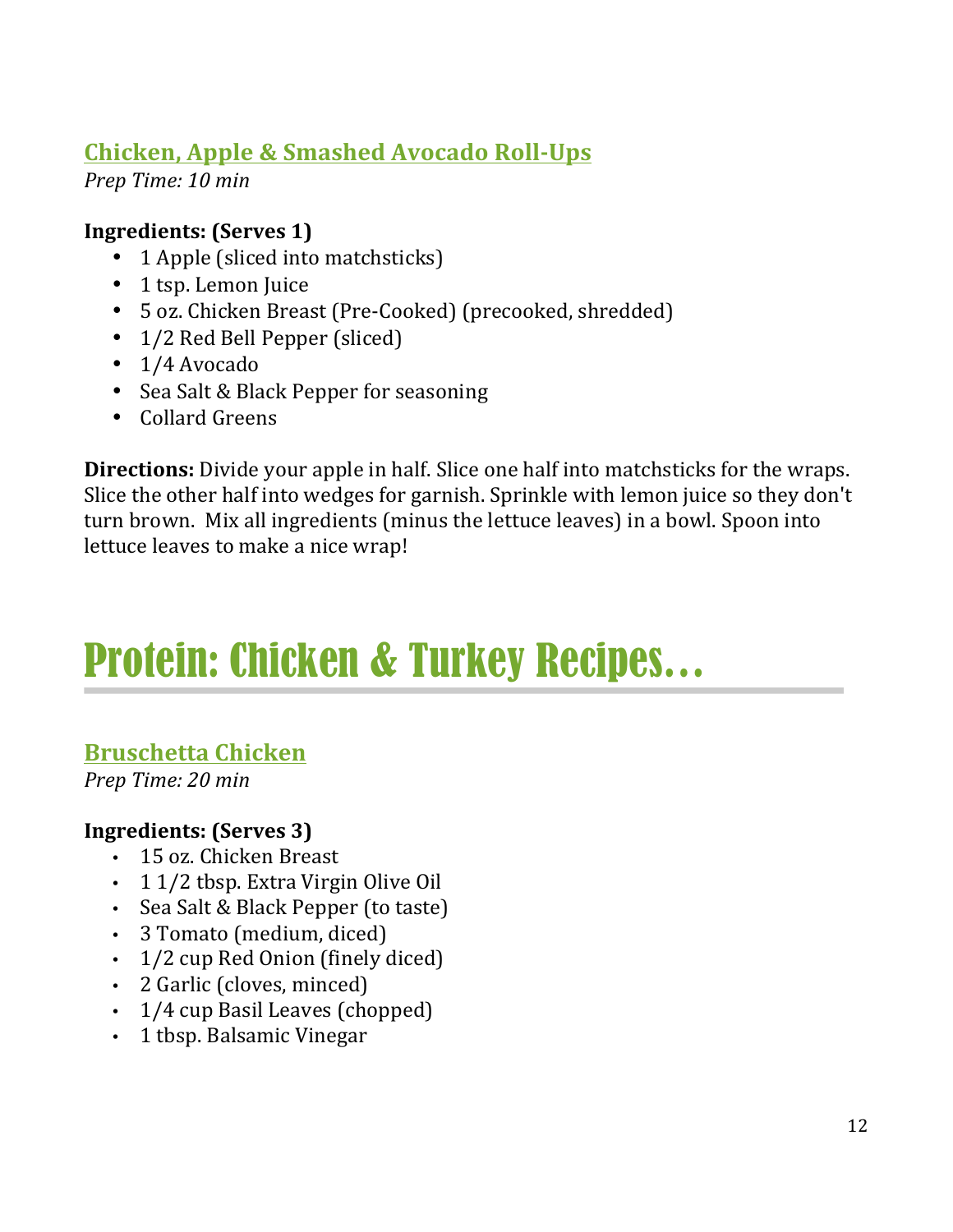**Directions:** Preheat oven to 450 degrees. Pound the chicken breasts gently so they are all of even thickness. Brush both sides of the chicken with olive oil, and season with salt and pepper. In a glass baking place the chicken breasts. Bake for 15-20 minutes.

In the meantime, combine the tomatoes, red onion, garlic, basil, olive oil, and balsamic vinegar in a bowl. Season with sea salt and black pepper to taste. When chicken is done, remove from oven and cover with foil for about 5 minutes. To serve, top the chicken with the tomato mixture and enjoy!

### **Zucchini & Turkey Skillet**

*Prep Time: 20 min*

### **Ingredients: (3 servings)**

- 1 1/2 tsp. Coconut Oil
- 1 lb. 93% Lean Ground Turkey
- 1 Yellow Bell Pepper
- 2 Zucchini (large, finely diced)
- 1 cup Organic Salsa
- 1 cup Baby Spinach
- $\cdot$  3 Eggs
- Sea Salt & Black Pepper (to taste)

**Directions:** Heat the coconut oil in a skillet over medium heat. Add turkey, breaking up any chunks. Once the turkey begins to brown, add the zucchini and yellow pepper. Sauté until the vegetables have softened (about 5 minutes)

Add the salsa to the skillet and stir to combine. Add in spinach and stir until it's wilted. Once wilted, press down with a spoon to create 3 little "pockets" for the eggs in your skillet. Crack one egg into each pocket. Cover the skillet with a lid and cook until the eggs have reached your desired temperature. (3-5 minutes) Season with salt and pepper. Enjoy.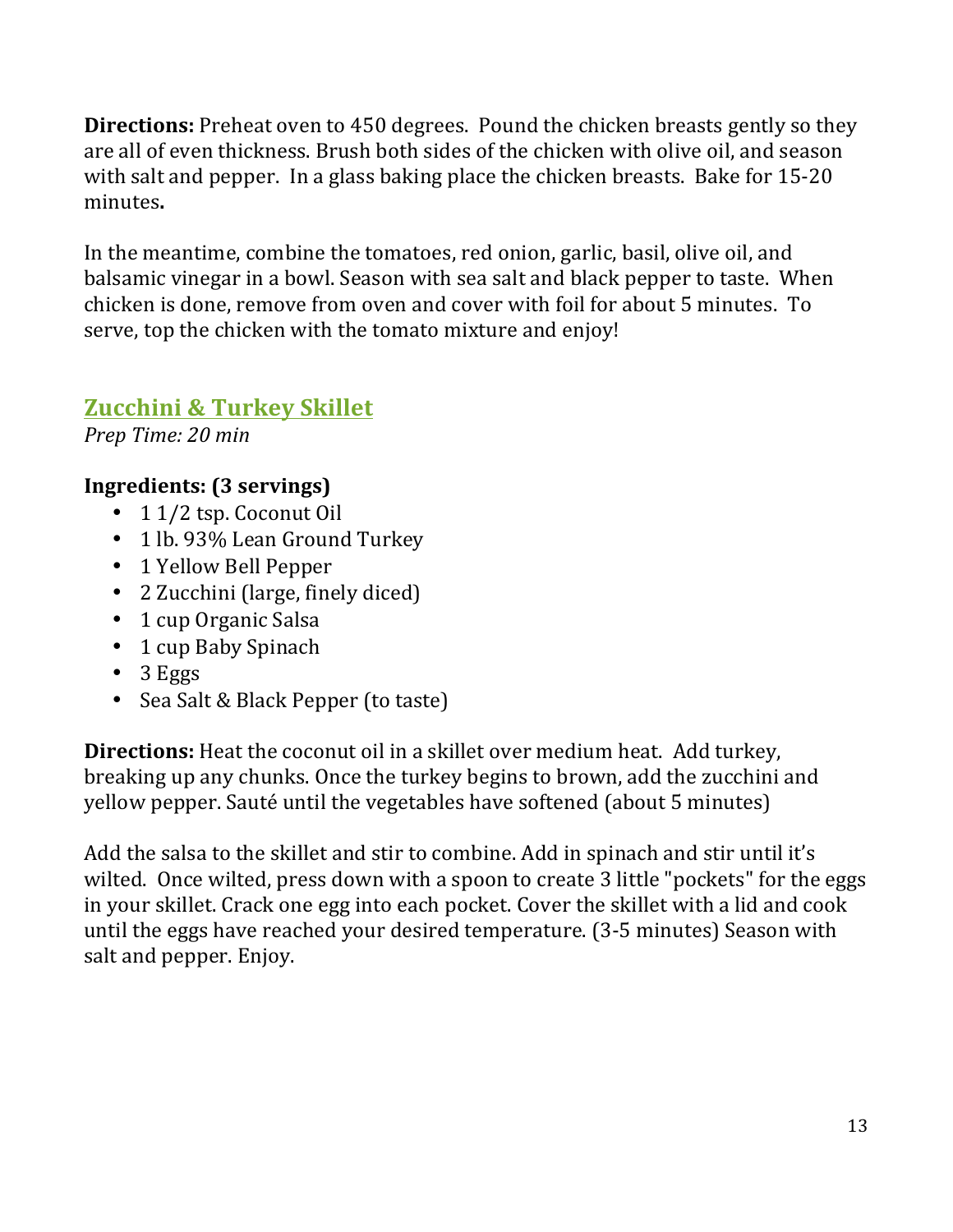# **Homemade Fajitas**

*Prep Time: 40 min*

### **Ingredients: (Serves 4)**

- 1 tbsp. Chili Powder
- 1/2 tsp Black Pepper
- $\cdot$  1/2 tsp Cumin
- $\cdot$  1/2 tsp Paprika
- 1/2 tsp Garlic Powder
- 3 Peppers (yellow, red, green) (sliced)
- 1 Jalapeno Pepper (de-seeded and sliced)
- 1 Yellow Onion (sliced)
- 16 oz. Chicken Breast (cut into strips)
- 1 tbsp. Extra Virgin Olive Oil
- **1/2** cup Cashews (soaked for 1-2 hours in water, drained)
- $1/2$  tsp Sea Salt
- 1 tbsp. Apple Cider Vinegar
- 1 Lemon (juiced)
- 2 tbsp. Water  $((as needed))$
- 4 cups Collard Greens (washed and stems removed)
- 2 Lime (cut into wedges)

**Directions:** Preheat oven to 425. Line a rimmed baking sheet with parchment paper. Combine chili powder, black pepper, cumin, paprika and garlic powder in a bowl and mix well. In a separate bowl, add your peppers, onion and chicken. Drizzle with olive oil and then toss with chili powder mixture. Make sure everything it is well coated. Place chicken mixture on your baking sheet and bake for 30 minutes or until chicken is cooked to your liking.

Time to make the cashew sour cream! Add cashews, sea salt, apple cider vinegar, lemon juice and water in a food processor. Blend until mixture is completely smooth. If it's too thick, add water if needed.

Take the chicken out of the oven and let cool for a few minutes. Create fajita "wraps" with the collard greens. Squeeze a small lime over the chicken mixture before closing up the wrap. Top with cashew sour cream. Enjoy!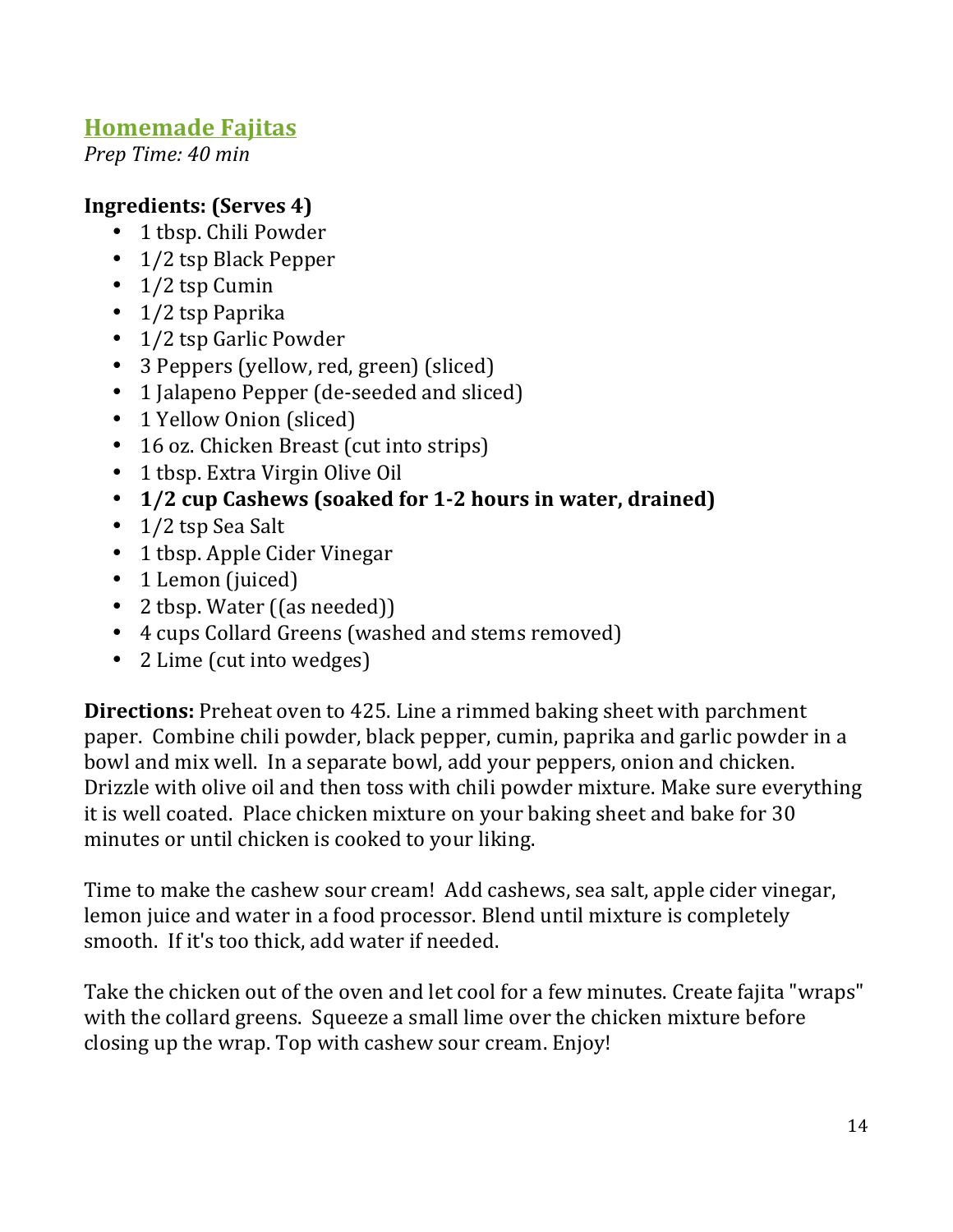# **Turkey Burgers with Caramelized Onions**

*Prep Time: 45 min*

### **Ingredients: (Serves 4)**

- 1 tbsp. Coconut Oil
- 2 Yellow Onion (peeled and finely sliced)
- 2 Apple (green, divided)
- 1 lb. 93% Lean Ground Turkey
- 2 tsps. Dijon Mustard
- $1/2$  tsp Dried Thyme
- 1 tsp Sea Salt
- 1/4 tsp Black Pepper
- 1 head Green Lettuce (separated into leaves and washed)

**Directions:** Preheat oven to 350 degrees. Heat coconut oil in a large skillet over medium heat. Add onion and sauté for 30 minutes or until golden brown. If onion starts to stick, add 1-2 tsp. of water and continue to sauté. Set aside when done.

Dice or shred 1 apple into a large mixing bowl. Squeeze the apple to get rid of any excess liquid. (drink it if you'd like, yum!)

Add your Dijon mustard, thyme, salt and pepper into the mixing bowl and mix to combine. Then add your turkey and apple and mix well. Form into patties, and place on a baking sheet lined with parchment paper.

Bake the burgers in the oven for about 15 minutes per side, or until cooked to your liking. Time to serve! Place turkey burger on a bed of lettuce and top with caramelized onion. Slice up additional apple for garnish.

# **Chicken Sausage with Apples & Peppers**

*Prep Time: 35 min*

# **Ingredients: (Serves 4)**

- 1 1/2 lbs. Organic Chicken Sausage
- 1 Yellow Onion (sliced)
- 3 Peppers (red, yellow, orange) (sliced)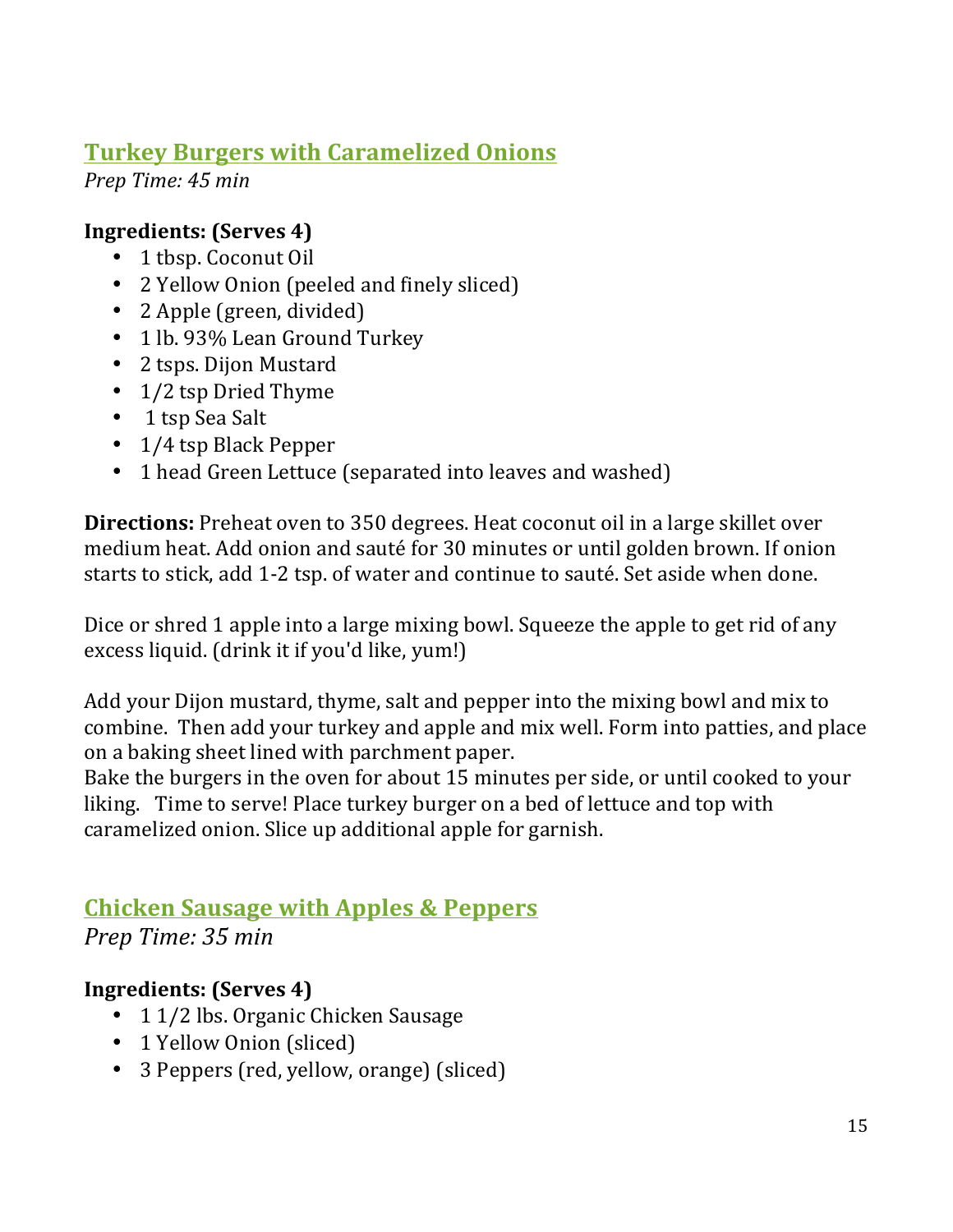- 2 Jalapeno Pepper (sliced)
- 2 Apples (sliced)
- 3 tbsp. Extra Virgin Olive Oil
- 2 tbsp. Lemon Juice (juice from 1 lemon)
- 1 tsp Dried Thyme
- 1 tsp Sea Salt & Black Pepper (just enough to season)

**Directions:** Preheat oven to 375 degrees. In a large glass baking dish, spread out your onions, peppers, apples, and jalapeños. Toss veggies with olive oil and lemon juice. Spread out veggies evenly in baking dish, and season with salt and pepper.

Place sausages on top of the bed of vegetables. Use a sharp knife, and poke 5-6 holes in each link. Cover with aluminum foil and bake for 25 minutes. Remove foil, flip sausage, and continue to bake for an additional 10 minutes. If you want the sausage crispy, you can broil it for a few minutes. When done, season with thyme, and serve.

# **Roasted Squash & Turkey**

*Prep Time: 50 min*

### **Ingredients: (Serves 4)**

- 2 Acorn Squash
- 2 tbsp. Extra Virgin Olive Oil
- 1 lb. Turkey Sausage
- $\frac{1}{2}$  cup Cherry Tomatoes, halved
- 2 tbsp. Chili Powder
- 1 tsp Oregano
- 1 tsp. Dried Thyme
- $\cdot$  1 tsp Cumin
- $1/4$  tsp Sea Salt
- $\cdot$  1/4 cup Water
- 4 cups Baby Spinach (chopped, packed tight)

**Directions:** Preheat the oven to 450 degrees. Carefully slice a small piece off the bottom of the squash so it's level. This way they won't roll on the baking sheet. Next, halve the squash across the equator. Scoop out the seeds and pulp. Brush the inside of the halves with 1 Tbsp. olive oil. Place face up on the baking sheet and bake for 35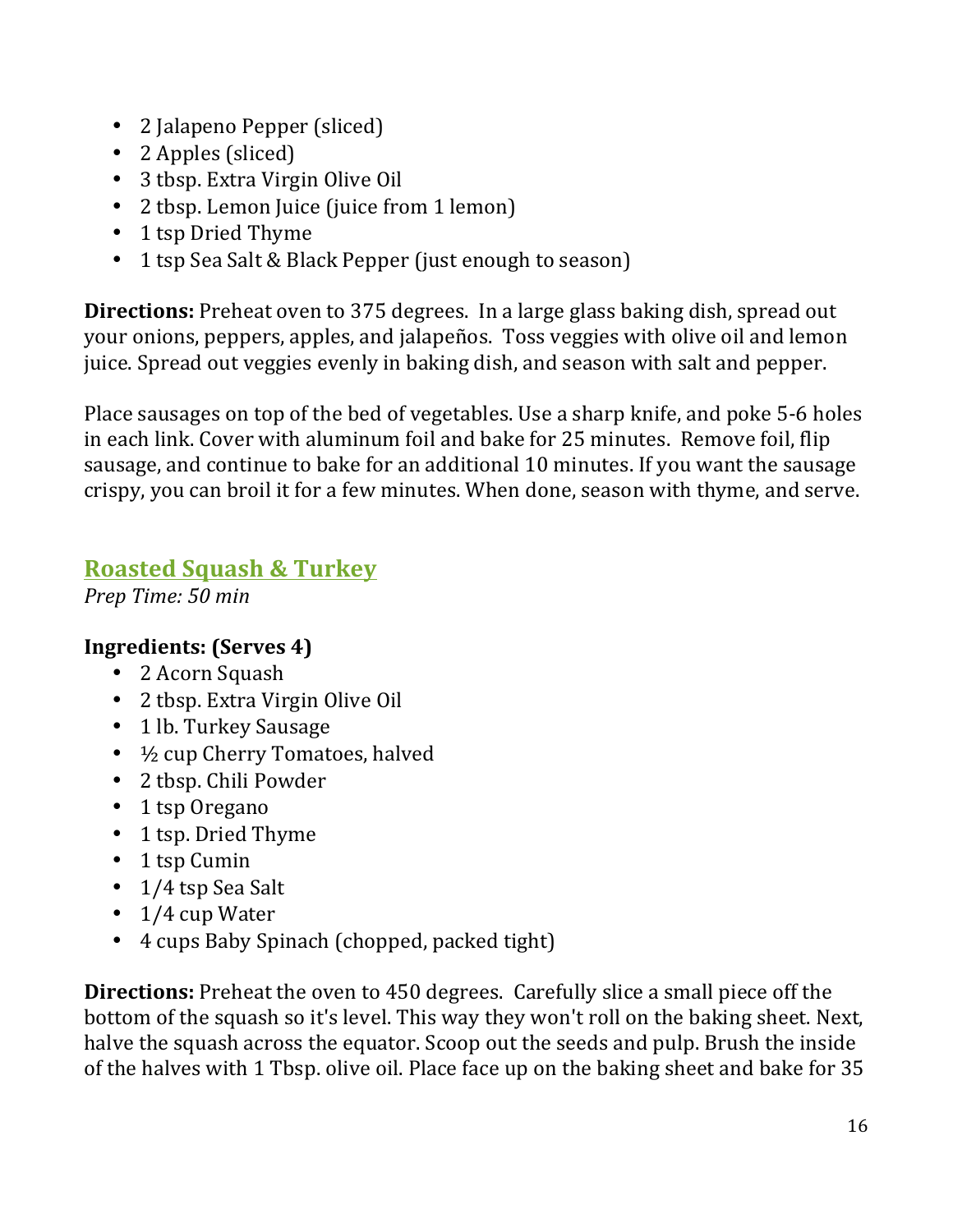- 45 mins or until golden brown.

Meanwhile, heat the remaining 1 Tbsp. of olive oil in a skillet over medium heat. Add the turkey and sauté until browned. Make sure to break up pieces as it cooks through. Next, add tomatoes, chili powder, oregano, cumin, sea salt and water to the turkey. Mix until everything is combined really well, and then add spinach. Stir until wilted. Turn down the heat to low to keep warm until your squash is done.

When squash is golden brown, remove from oven and stuff with the turkey mixture. Enjoy!

# **Sweet Chicken Chili Meatballs**

*Prep Time: 30 min*

### **Ingredients: (Serves 4)**

- 1 lb. Ground Chicken
- 1/2 Yellow Onion (medium, chopped)
- 2 Garlic (cloves, minced)
- $\bullet$  1 Egg
- 1 tsp Sea Salt (divided)
- 1/4 tsp Black Pepper
- 2 tbsp. Olive Oil
- 1/2 cup Organic Chicken Broth
- 1/3 cup Tomato Paste
- 1/4 cup Raw Honey
- 1 tbsp. Apple Cider Vinegar
- 1 tbsp. Chili Powder
- $\cdot$  1/4 tsp Paprika
- 1/4 tsp Ground Mustard

**Directions:** Preheat oven to 350 degrees F. In a large bowl, add the chicken, onion, garlic, egg, half the salt, and black pepper and mix to combine. Using your hands, create golfball-sized meatballs.

In a large oven-safe skillet over medium-high heat, add olive oil and cook meatballs until golden brown, turning frequently (for about 5 minutes). Once there's a nice crust, place the skillet in the oven for 18-20 minutes or until the meatballs are fully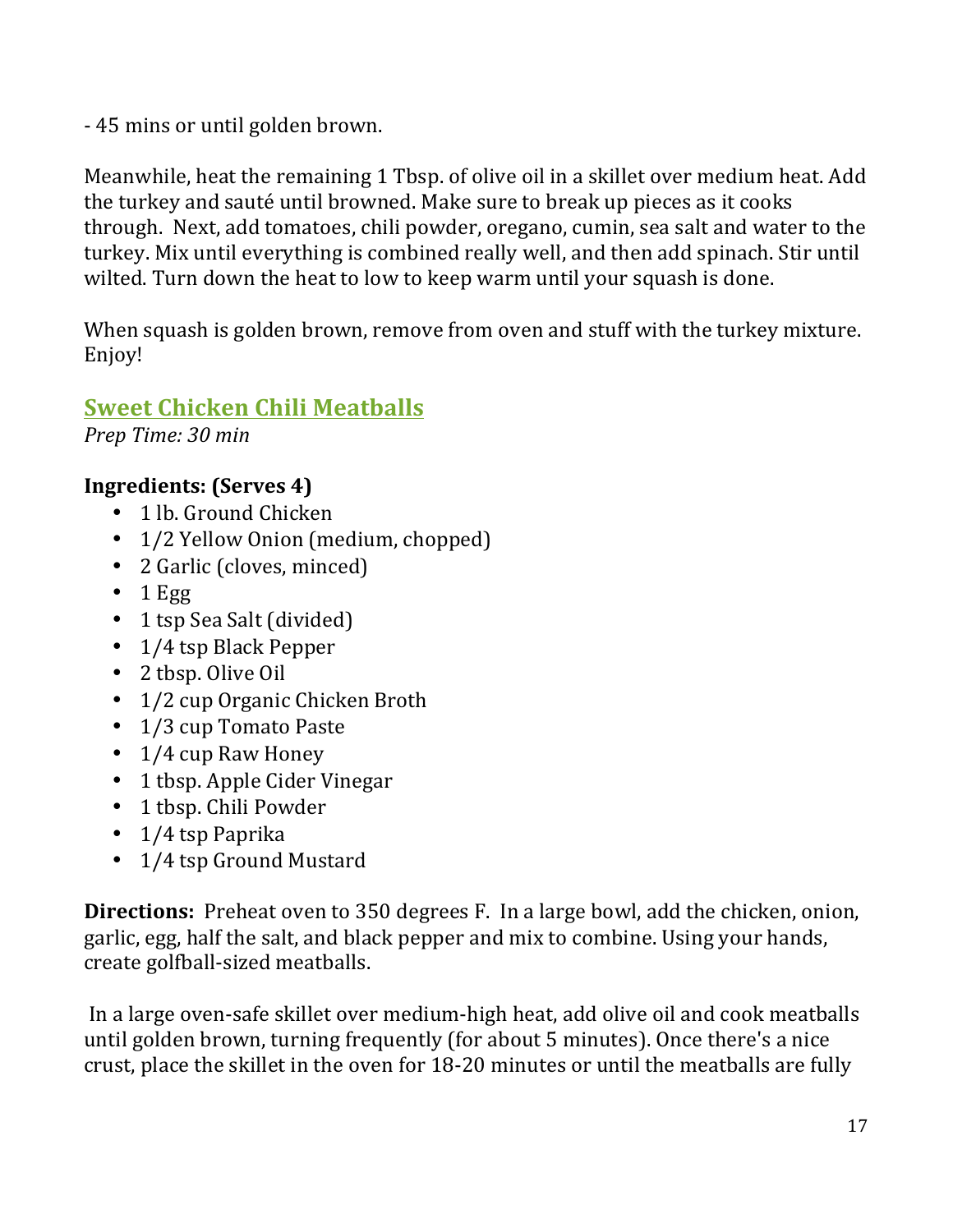cooked. 

While the meatballs are cooking, add the chicken broth, tomato paste, honey, apple cider vinegar, chili powder, paprika, ground mustard and remaining salt to a medium saucepan over medium heat. Stir to combine all of the ingredients. Bring sauce to a boil and then reduce heat to simmer for 3-5 minutes. Stir occasionally.

When the meatballs are finished, take them out of the oven and coat each meatball in sauce. Enjoy!

# **Sweet Potato, Turkey & Kale Bake**

*Prep Time: 30 min*

### **Ingredients: (Serves 4)**

- 2 Sweet Potato (medium, cubed)
- 1 tbsp. Extra Virgin Olive Oil
- 1 tbsp. Coconut Oil
- 1 White Onion (diced)
- 1 lb. Extra Lean Ground Turkey
- 1 tsp Cinnamon
- 1 tbsp. Chili Powder
- 1/2 tsp. Cayenne Pepper (optional)
- 1/2 tsp. Sea Salt
- 1/2 tsp. Black Pepper (optional)
- 8 cups Kale Leaves (finely diced)

**Directions:** Preheat oven to 425. Line a large baking sheet with parchment paper. Spread potatoes on the baking sheet and toss with olive oil. Then, making sure no potatoes overlap, bake for 20 minutes.

Meanwhile, heat coconut oil in a large skillet over medium heat. Add the onion and sauté for about 3 minutes. Next, add the ground turkey, cinnamon, chili powder, cayenne pepper, sea salt and black pepper. Stir to combine, and break up any large pieces of turkey as it cooks. Once the turkey is cooked, and drain excess liquid and return to heat. Stir in the kale, 1-2 cups at a time, and sauté until wilted. Remove from the heat and set aside. When the potatoes are done, combine them with the turkey, and serve! Enjoy!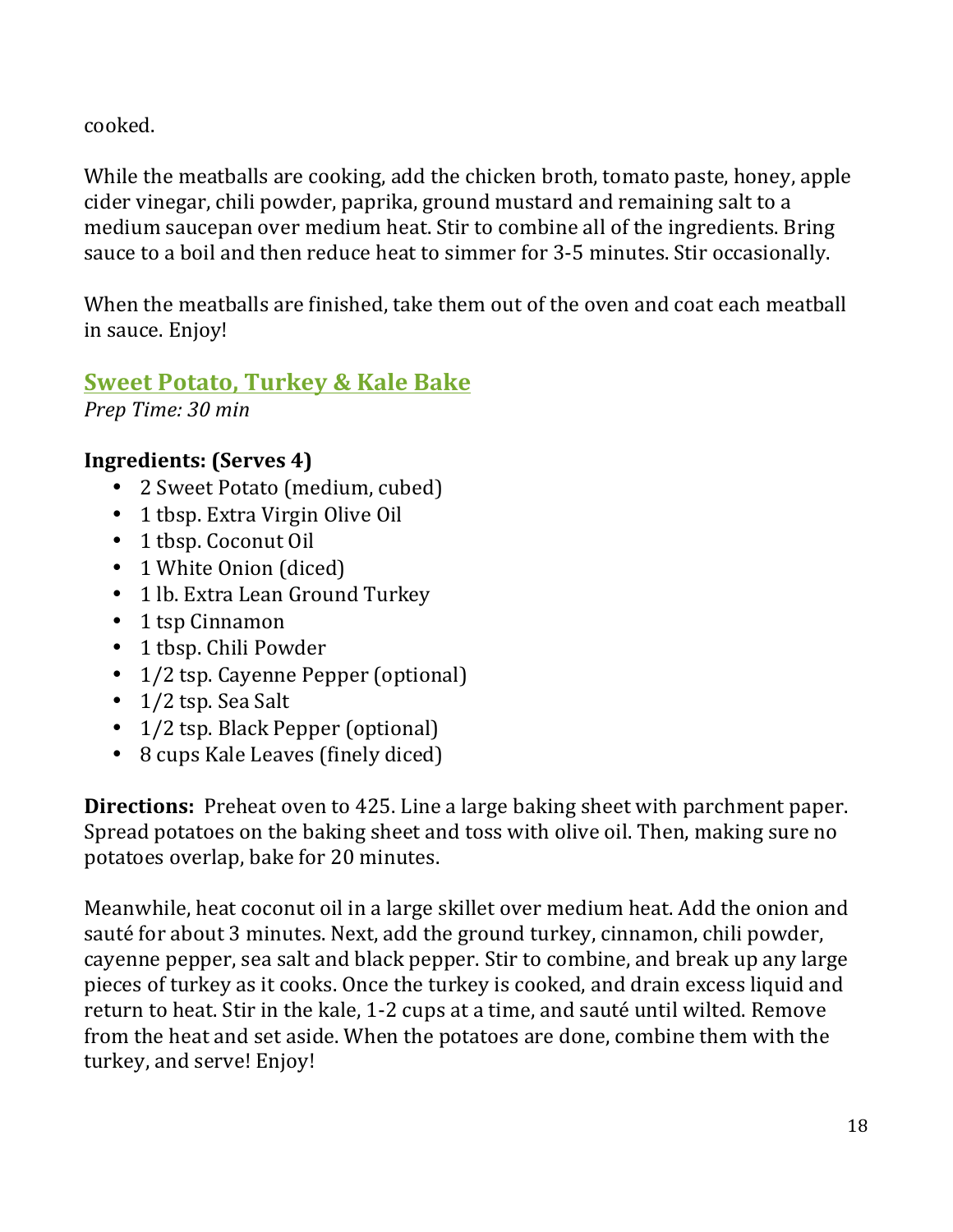# Protein: Pork & Steak…

# **Pork Chops with Green Beans, Artichoke Hearts, & Roasted Tomato**

*Prep Time: 30 min*

### **Ingredients: (2 Servings)**

- 1 cup Black Olives (pitted, dry)
- 2 Garlic (clove, sliced)
- 1/4 cup Extra Virgin Olive Oil
- 2 tbsp. Nutritional Yeast
- 8 oz. Pork Chop
- 1 cup Green Beans (trimmed & chopped)
- 1 cup Canned Artichoke Hearts (drained, dry)
- 1 cup Cherry Tomatoes

**Directions:** Preheat oven to 400 degrees F and line a rimmed baking sheet with aluminum foil. Next, in a food processor, blend olives, garlic, olive oil and nutritional yeast until you have a thick paste.

Add pork chops, green beans, artichokes, and cherry tomatoes to a large bowl and coat the pork chops and veggies with the olive pesto. (as much or little as you like). Place pork chops and veggies on the baking sheet and bake for 25 minutes, or until pork is fully cooked. Enjoy!

# **One Skillet Steak with Sautéed Spinach**

*Prep Time: 15 min*

### **Ingredients: (Serves 2)**

- $11/2$  tsp. Coconut Oil
- 10 oz. Beef Tenderloin (sliced into steaks)
- Sea Salt & Black Pepper (to taste)
- 1/4 cup Balsamic Vinegar
- 2 tbsp. Dijon Mustard
- 5 cups Baby Spinach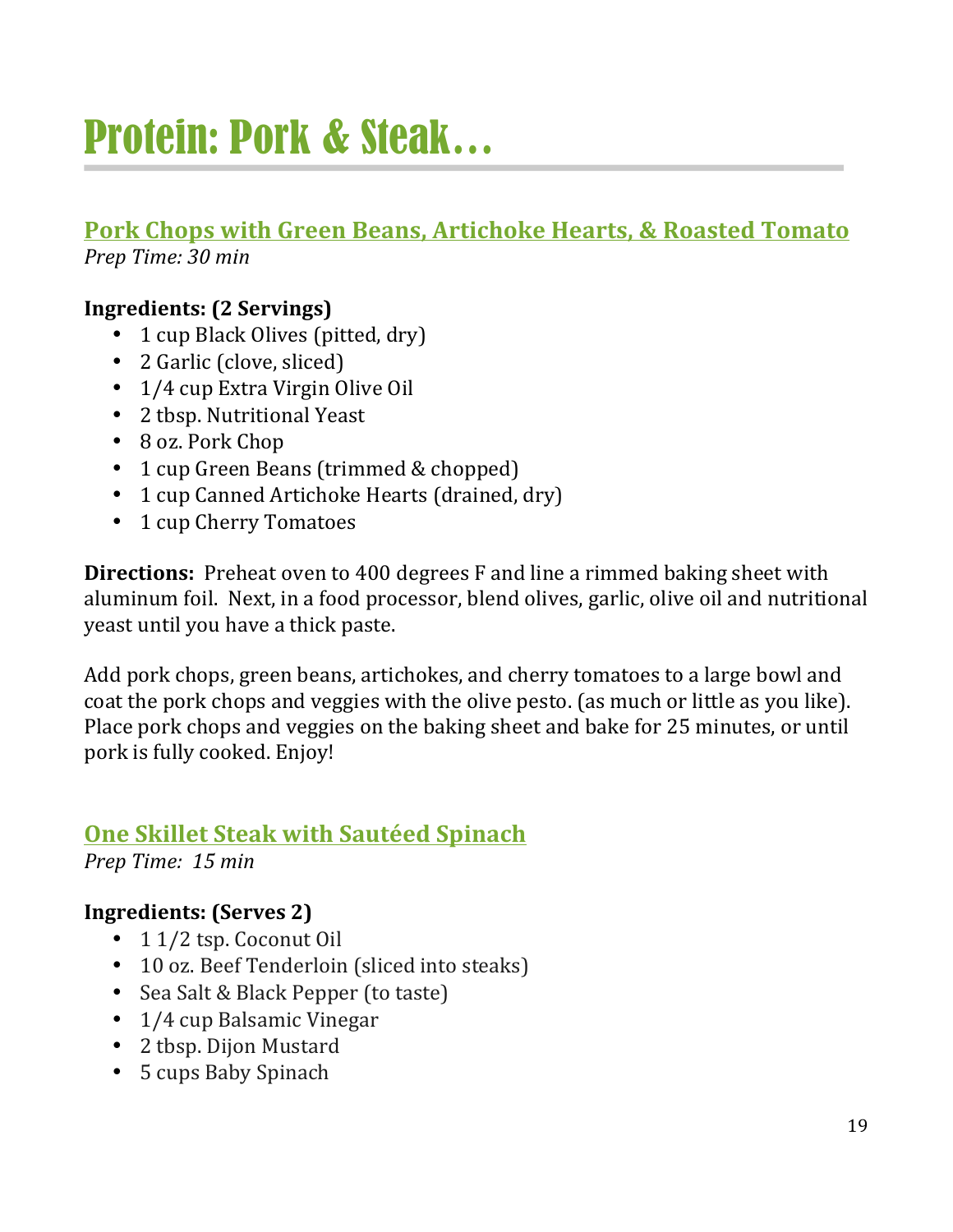•  $1/4$  Lemon (juiced)

**Directions:** Heat oil in a large skillet over medium-high heat. Season each side of the steaks with salt and pepper. Depending on the thickness of your steak, cook for about 5-6 minutes on each side, or until cooked to your desired temperature.

Transfer steaks to a plate, cover with foil, and let rest. In the same skillet, add balsamic vinegar and bring to a boil. Scrape off all of the bits at the bottom and mix into the sauce. Boil for 1 to 2 minutes until sauce begins to thicken. Remove from heat and whisk in mustard. If there are any juices in the plate with the steaks, add that back to the skillet also and whisk. Pour the sauce in a bowl and set aside.

Place the same skillet back over medium heat and add the spinach. Sauté until wilted. Turn off the heat and stir in lemon juice. Time to serve! Plate your steaks with the sautéed spinach. Drizzle balsamic sauce over steaks, and enjoy.

### **Pork Tenderloin with Sweet Potato Mash**

*Prep Time: 1 hour*

### **Ingredients: (Serves 4)**

- $1/2$  tsp. Rosemary (dried)
- $11/2$  tsp. Thyme (dried)
- 4 Garlic (cloves, minced)
- 2 tsp. Dijon Mustard
- 1 tsp Sea Salt
- 1/2 tsp Black Pepper
- 2 lbs. Pork Tenderloin
- 2 tbsp. Extra Virgin Olive Oil
- 3 Sweet Potato (medium, peeled and sliced)
- 1 tsp Cinnamon Sea Salt & Black Pepper (to taste)

**Directions:** Preheat oven to 400 degrees. Smash the rosemary, thyme, garlic, mustard, salt and pepper and combine into a thick paste. Cut small slits into the pork tenderloin. Rub the 2/3 of the paste into the slits. Combine leftover paste with olive oil and rub over the entire tenderloin.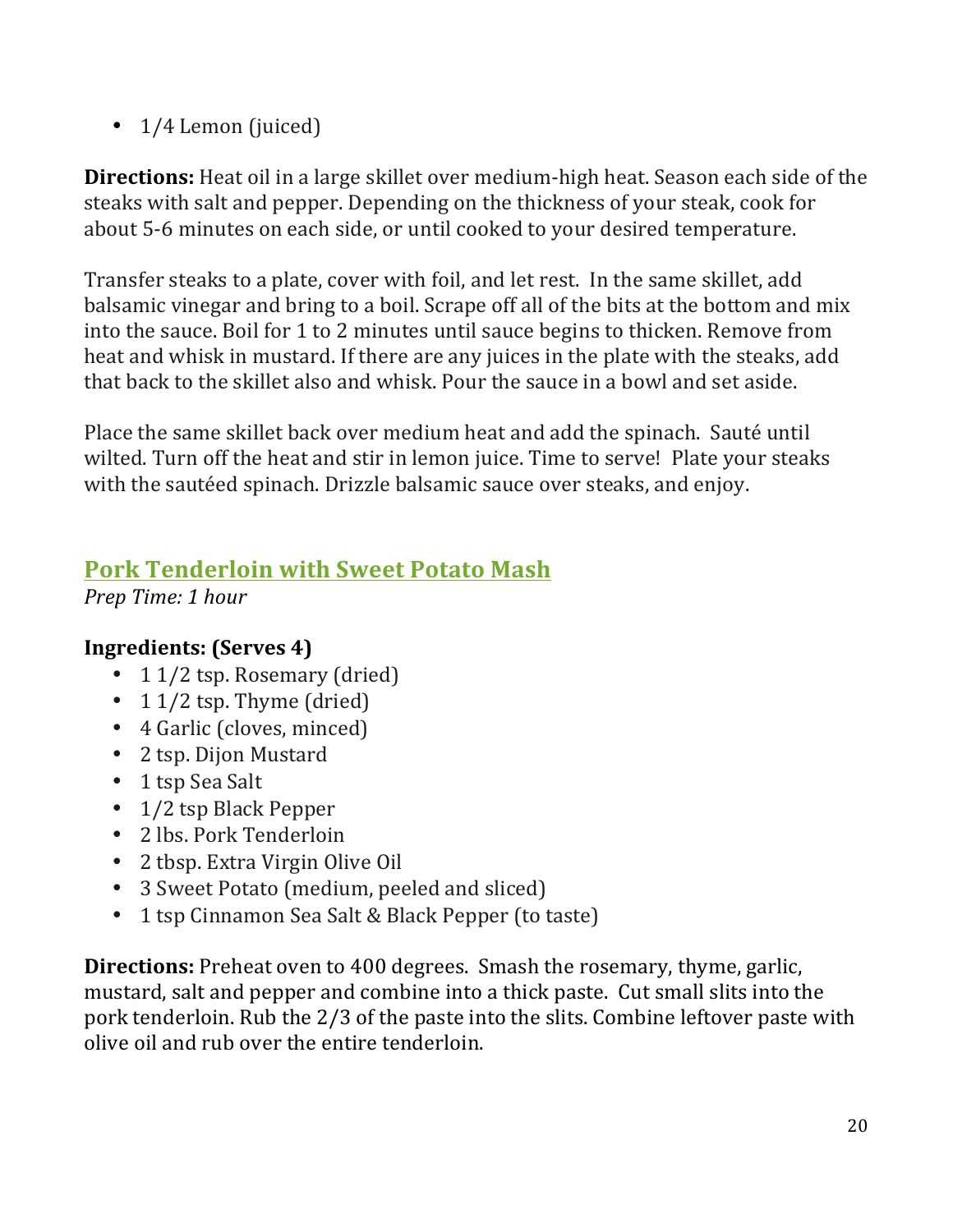Bake, uncovered, for 45 minutes in a glass baking dish. (meat thermometer should read 145 degrees F when it's done cooking.) Remove and cover with foil and let rest for 10 minutes.

While the pork is cooking, fill a pot (with a steam basket) with water and bring to a boil. Add sweet potatoes to the basket and steam for 8 to 10 minutes until soft. Place the sweet potatoes in a large bowl and mash with a fork. Add cinnamon, and season with salt and pepper to taste. Serve the pork with the sweet potato mash and enjoy!

# Fish & Seafood Dishes…

# **Easy Baked Salmon & Rainbow Veggies**

*Prep Time: 40 min*

### **Ingredients: (Serves 2)**

- 2 cups Cherry Tomatoes
- 10 oz. Salmon Fillet
- 1 Yellow Pepper (sliced)
- 2 cups Broccoli (chopped into small florets)
- 1 cup Cauliflower (chopped into small florets)
- 1/2 cup Red Onion (sliced into chunks)
- 2 tbsp. Extra Virgin Olive Oil
- 1 1/2 tsp. Coconut Aminos
- $1/2$  Orange (zested & juiced)
- Sea Salt & Black Pepper (to taste)

**Directions:** Preheat oven to 375 degrees. Line a large baking sheet with parchment paper. (you'll need two baking sheets). Place the salmon on the center of the baking sheet. Spread out all of the chopped veggies around the salmon.

Drizzle the vegetables with olive oil. Brush the salmon with coconut aminos, orange juice and zest. Season everything with sea salt and fresh ground pepper. Bake for 30 minutes, or until salmon is fully cooked. Enjoy!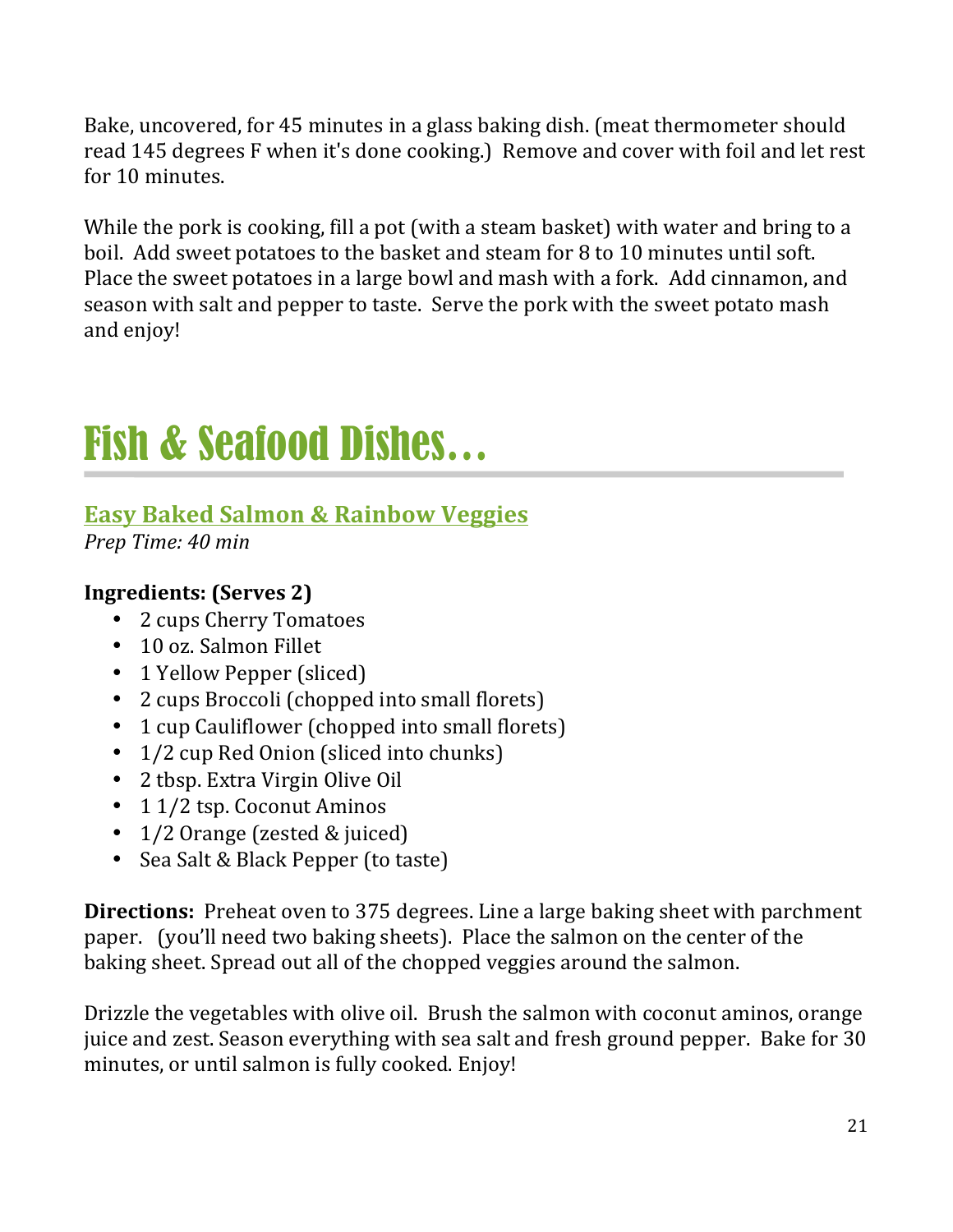### **Smoked Salmon & Tomato**

*Prep Time: 3 min*

### **Ingredients (Serves 1):**

- 4 oz. Smoked Salmon
- $1/2$  Tomato (organic if possible, sliced)

**Directions:** Slice tomato and serve topped with smoked salmon.

# **Ginger Steamed Cod Fillets**

*Prep Time: 15 min*

### **Ingredients: (Serves 2)**

- 2 tbsp. Coconut Aminos
- 2 tbsp. Apple Cider Vinegar
- 2 tbsp. Water
- 1 tbsp. Ginger (grated)
- 2 Cod Fillets (5-6 oz. each)
- Sea Salt & Black Pepper (to taste)
- 3 stalks Green Onion (thinly sliced)

#### Directions:

In a large skillet, add coconut aminos, vinegar, water and ginger and stir until combined. Season cod with salt and pepper on each side. Place in skillet.

Bring to a boil then reduce heat to a simmer. Cooked, covered, for 8 minutes. Add green onions and cook for additional 2 minutes or until fish is cooked to your liking. Enjoy!

# **Roasted Salmon with Green Beans**

*Prep Time: 25 min*

#### **Ingredients: (Serves 4)**

• 4 cups Green Beans (washed and trimmed)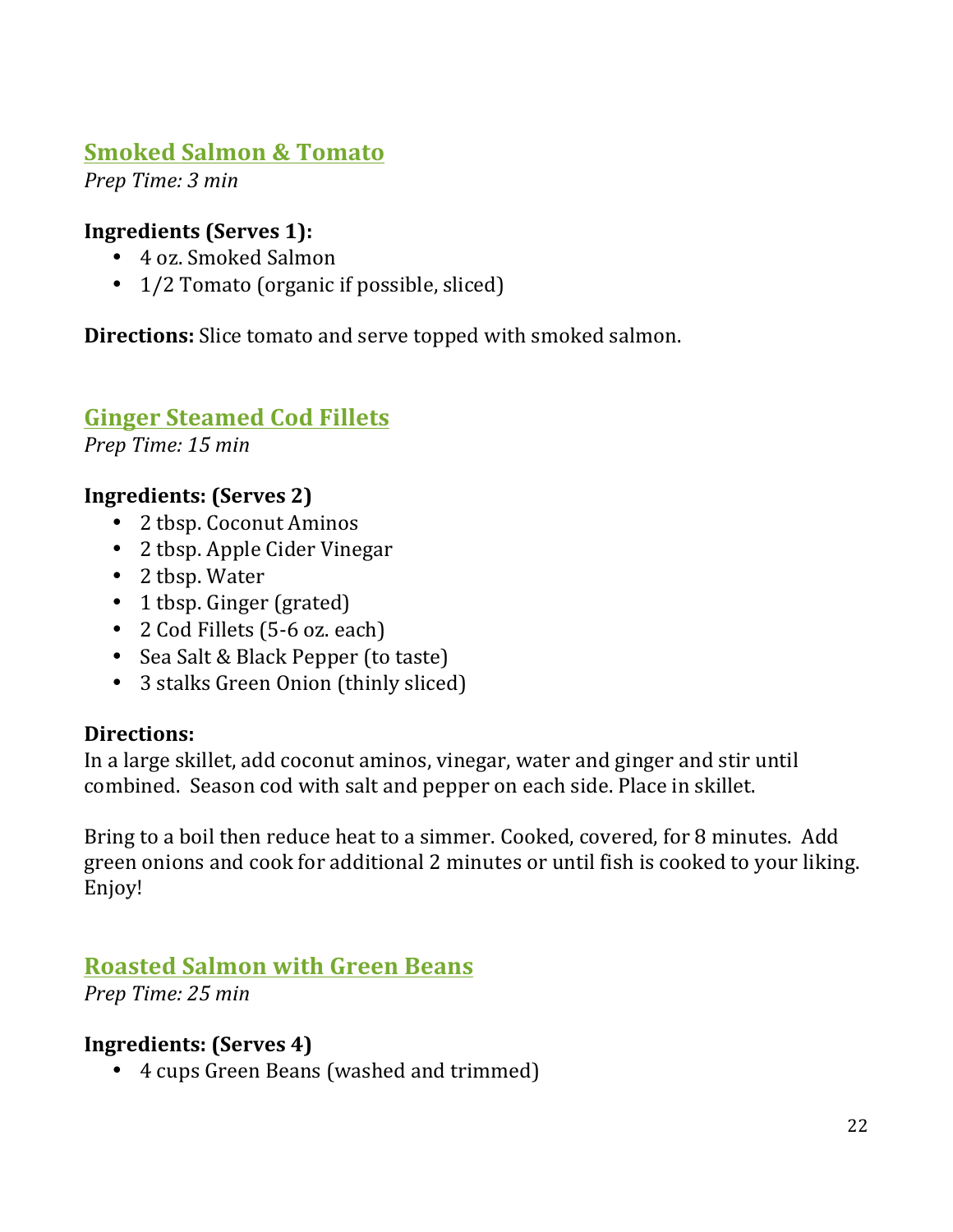- 2 cups Cherry Tomatoes
- 1 tbsp. Extra Virgin Olive Oil (or coconut oil)
- Sea Salt & Black Pepper (to taste)
- 20 oz. Salmon Fillet

**Directions:** Preheat your oven to 510 degrees. Line a rimmed baking sheet with parchment paper. (Make sure the brand you use can handle 510 degrees heat).

In a large mixing bowl, add the beans and tomatoes and toss with olive oil. Season with sea salt and black pepper. Spread over the lined baking sheet and roast in the oven for about 10 minutes.

Meanwhile, season salmon with sea salt and black pepper on both sides. After the veggies have been in the oven for 10 minutes, take out the baking sheet and place the salmon fillets right on top of the vegetables. Put it back in the oven and continue roasting for an additional 8 to 10 minutes or until salmon is cooked to your liking. Enjoy!

# **Pesto Topped Halibut**

*Prep Time: 15 min*

# **Ingredients: (Serves 2)**

- 1/2 cup Parsley (packed)
- 2 tbsp. Fresh Dill (packed)
- 2 2/3 tbsp. Pumpkin Seeds
- 1 1/2 tbsp. Extra Virgin Olive Oil
- 1/2 Lemon (juiced)
- 1 Garlic (clove)
- Sea Salt & Black Pepper (for seasoning)
- 10 oz. Halibut Fillet
- 1 tsp Coconut Oil
- 4 cups Mixed Greens (or Arugula)

**Directions:** Add parsley, dill, pumpkin seeds, olive oil, lemon juice and garlic to a food processor. Season with a little salt and black pepper and blend to combine until mixture forms a thick paste. Set aside.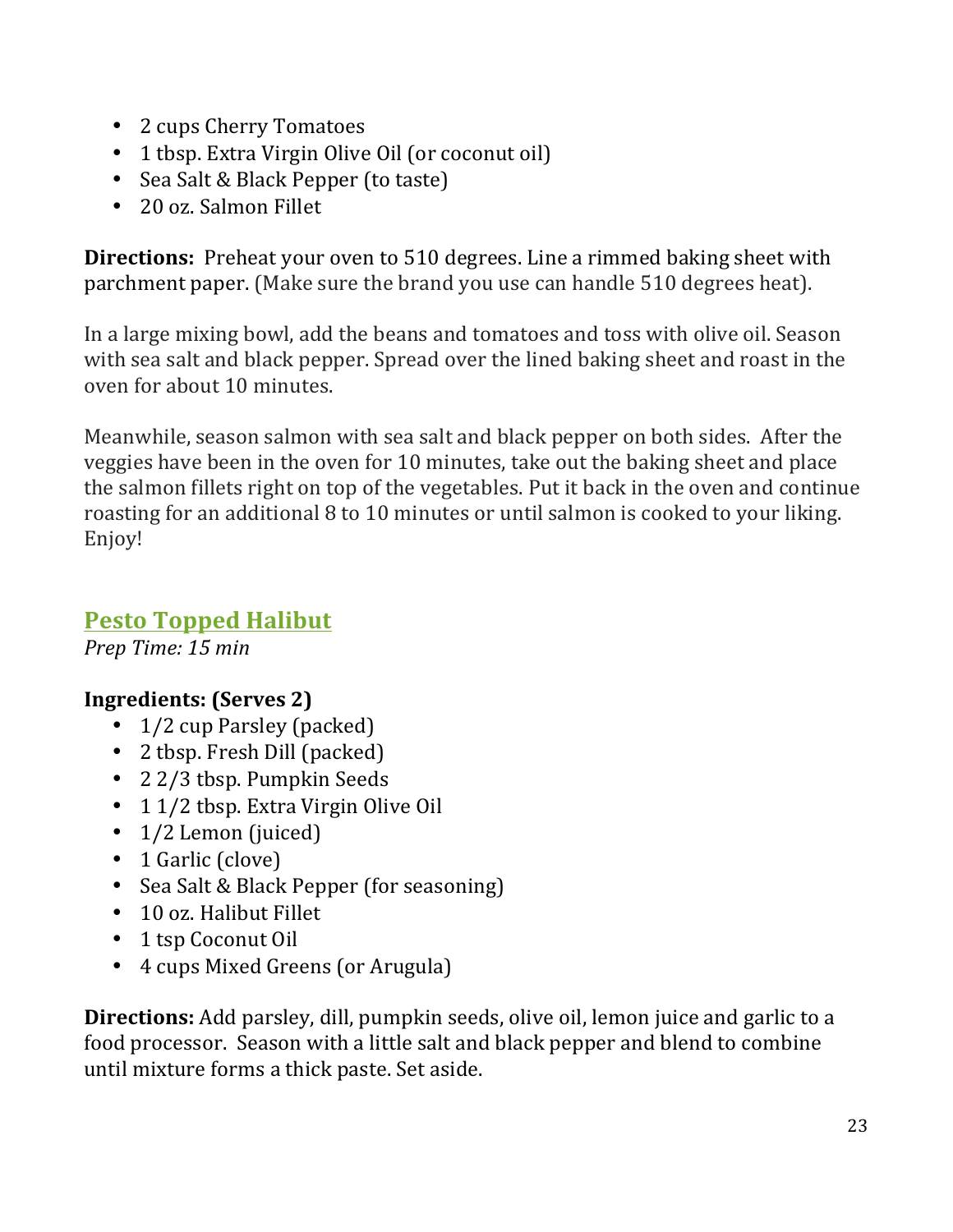Season halibut with salt and pepper. Heat coconut oil in a large skillet over mediumhigh heat. Cook for 3-4 minutes on each side, or until golden brown and flakey. On a bed of greens, place halibut fillets, and top each fish with a scoop of pesto. Enjoy!!

### **Baked Halibut with Citrus Salsa**

*Prep Time: 20 min*

### **Ingredients: (Serves 4)**

- 4 Oranges (assorted varieties (red if you can find them), peeled, segmented)
- 1/4 cup Red Onion (diced)
- 1 Jalapeno Pepper (seeded and minced)
- $1/2$  cup Cilantro (chopped)
- $1/2$  Lime (juiced)
- 1 tbsp. Extra Virgin Olive Oil
- 1 tsp. Balsamic Vinegar
- $1/2$  tsp. Paprika (just a sprinkle!)
- Sea Salt & Black Pepper (just to season!)
- 20 oz. Halibut Fillet
- 1 tbsp. Extra Virgin Olive Oil
- $1/2$  Lemon

**Directions:** Preheat oven to 400 degrees F. In a glass baking dish, drizzle half the olive oil on the bottom and spread it out so the Halibut doesn't stick. Arrange the fillets in the dish.

Drizzle remainder of the olive oil on top of the fish and season with salt and pepper. Squeeze a little lemon juice over the top and bake for about 20 minutes until the Halibut flakes. 

While the fish is cooking, combine orange segments, onion, jalapeno and cilantro in a medium bowl. Toss with lime juice, olive oil, vinegar, salt and pepper. Sprinkle paprika, and taste for seasoning. When the fish is done, plate and top with citrus salsa. Enjoy!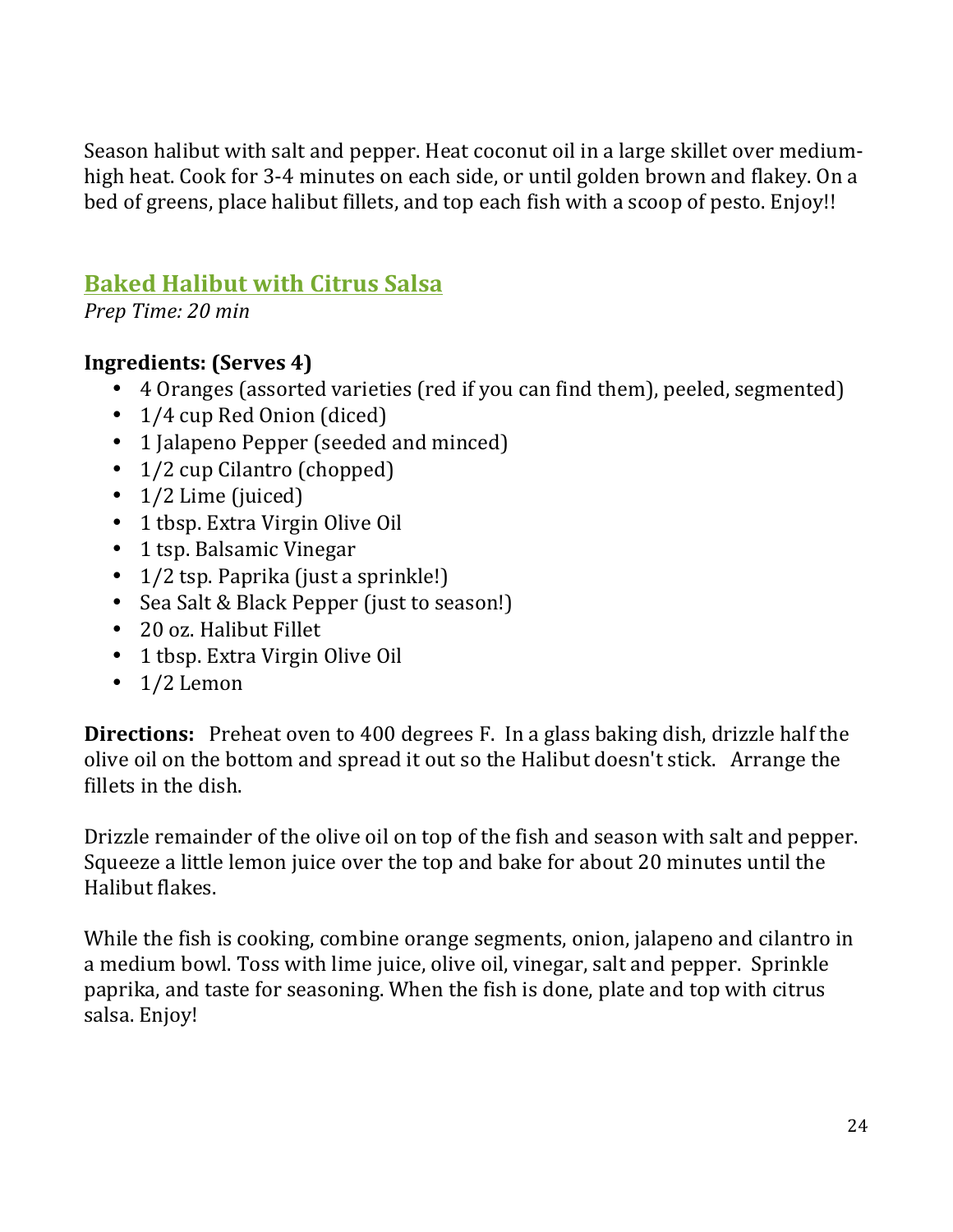# Favorite Soups…

# **Amazing Detox Soup**

*Prep Time: 30 Min*

### **Ingredients: (Serves 4)**

- 2 tbsp. Extra Virgin Olive Oil
- 1 shallot, raw (peeled  $&$  sliced)
- 2 Garlic (2 cloves, minced)
- 2 tbsp. Ginger (fresh, peeled and grated)
- 4 cups Organic Chicken Broth (same as 32 ounces)
- 1 Carrot (peeled and chopped)
- 1 Beet (golden, peeled and sliced)
- 1 cup Broccoli (florets, chopped)
- 1/4 head Cauliflower (florets, chopped)
- 1 serrano pepper (optional, sliced)
- 1 cup Purple Cabbage (chopped)
- 1 Red Bell Pepper (chopped)
- 1 Zucchini (chopped)
- 1 Sea Salt & Black Pepper (to season)
- 2 cups Kale Leaves (chopped)
- 1 cup Cherry Tomatoes (sliced in half)

**Directions:** Heat the olive oil in a large soup pot over medium heat. For a few minutes, sauté shallots, garlic, and ginger for about 3-4 minutes until softened. Add chicken broth and raise heat to bring to a simmer. Add carrots and beets and simmer for 3-4 more minutes.

Add broccoli, cauliflower, and serrano pepper (if using) and simmer for another couple of minutes. The veggies should be just barely tender. If not, cook a little longer. Add in the rest of your vegetables (cabbage, red pepper zucchini). Bring to a boil, and then reduce heat to a low simmer. Vegetables should be tender, but not soft. Add in spinach and tomatoes. Season with salt and pepper. Enjoy!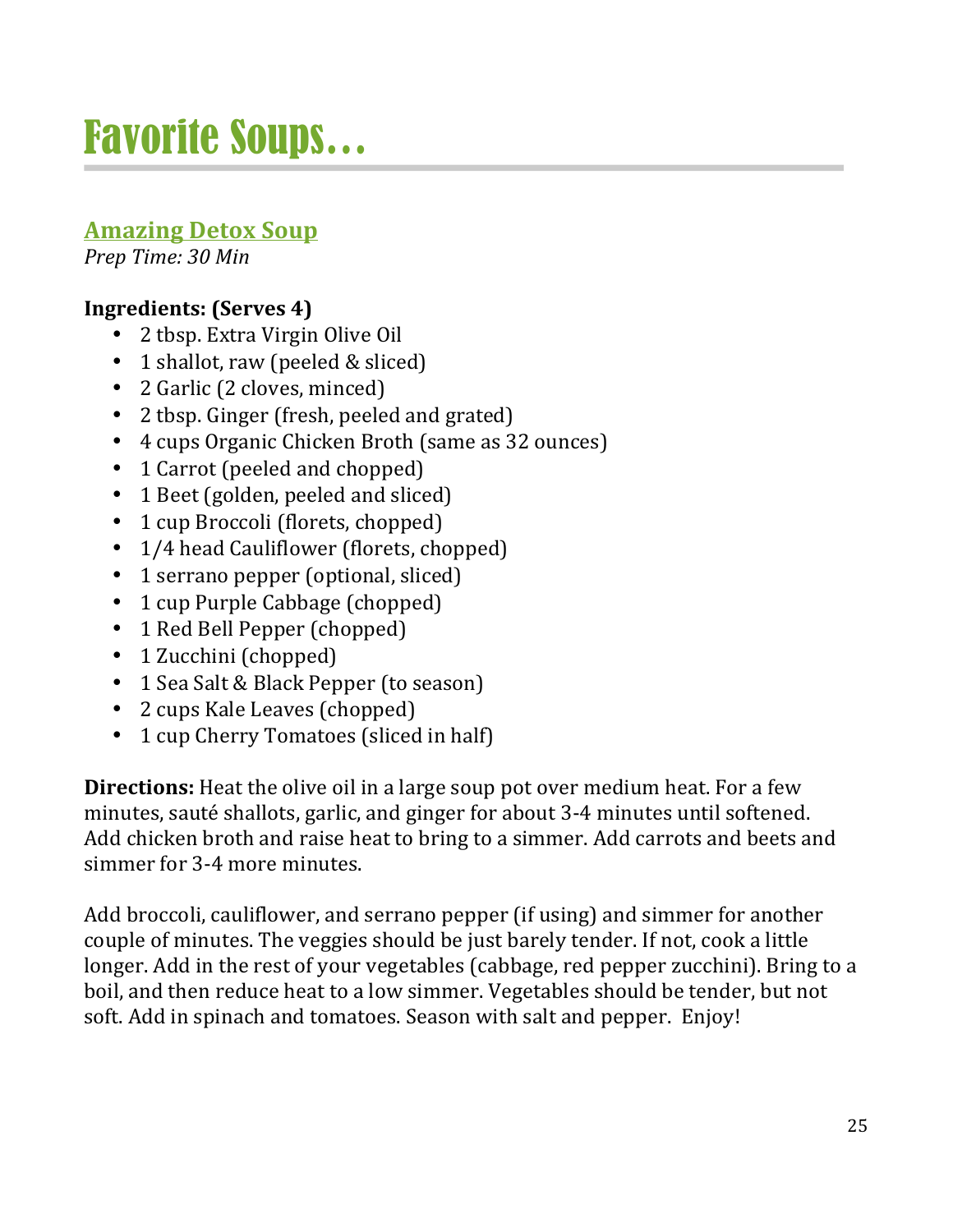# **World's Best Turkey Chili**

*Prep Time: 3 hours*

### **Ingredients: (Serves 8)**

- 1 tbsp. Extra Virgin Olive Oil
- 3 Garlic (cloves, minced)
- 2 Yellow Onion (medium, diced)
- 2 Red Bell Pepper (chopped)
- 2 Carrot (large, diced)
- 2 stalks Celery (diced)
- 1 Sweet Potato (peeled, chopped)
- 2 lbs. 93% Lean Ground Turkey
- $11/2$  cups Water (more as needed)
- 15 oz. tomato Sauce
- 14 1/2 oz. Diced Tomatoes
- 3 tbsp. Chili Powder
- 1 tbsp. Cumin
- 1 tbsp. Paprika
- 1 tsp. Cayenne Pepper (extra if you like it hot!)
- 1 tsp. Sea Salt
- 1/2 tsp. Black Pepper
- 1 tsp. Red Pepper Flakes
- 2 Avocados

**Directions**: Heat the oil in a large soup pot over medium heat. Add garlic, onions, bell peppers, carrots, celery, and sweet potato. Sae for 7-9 minutes, until soft. Add the turkey and cook until it starts to brown (about 7 minutes), mixing often to break up chunks. Add  $1\frac{1}{2}$  cups water, tomato sauce, diced tomatoes in their juices, chili powder, cumin, paprika, cayenne, salt, black pepper, and red pepper flakes. Bring to a boil, then reduce to a simmer. Keep uncovered. Cook for about 45 minutes, stirring often. When it's done, add extra spices to reach your desired flavor. Slice avocado for garnish, and enjoy!

**NOTES:** Leftovers - You'll use 4 servings of this recipe in the next few days. Divide the chili in half, and freeze the rest for later on in the challenge!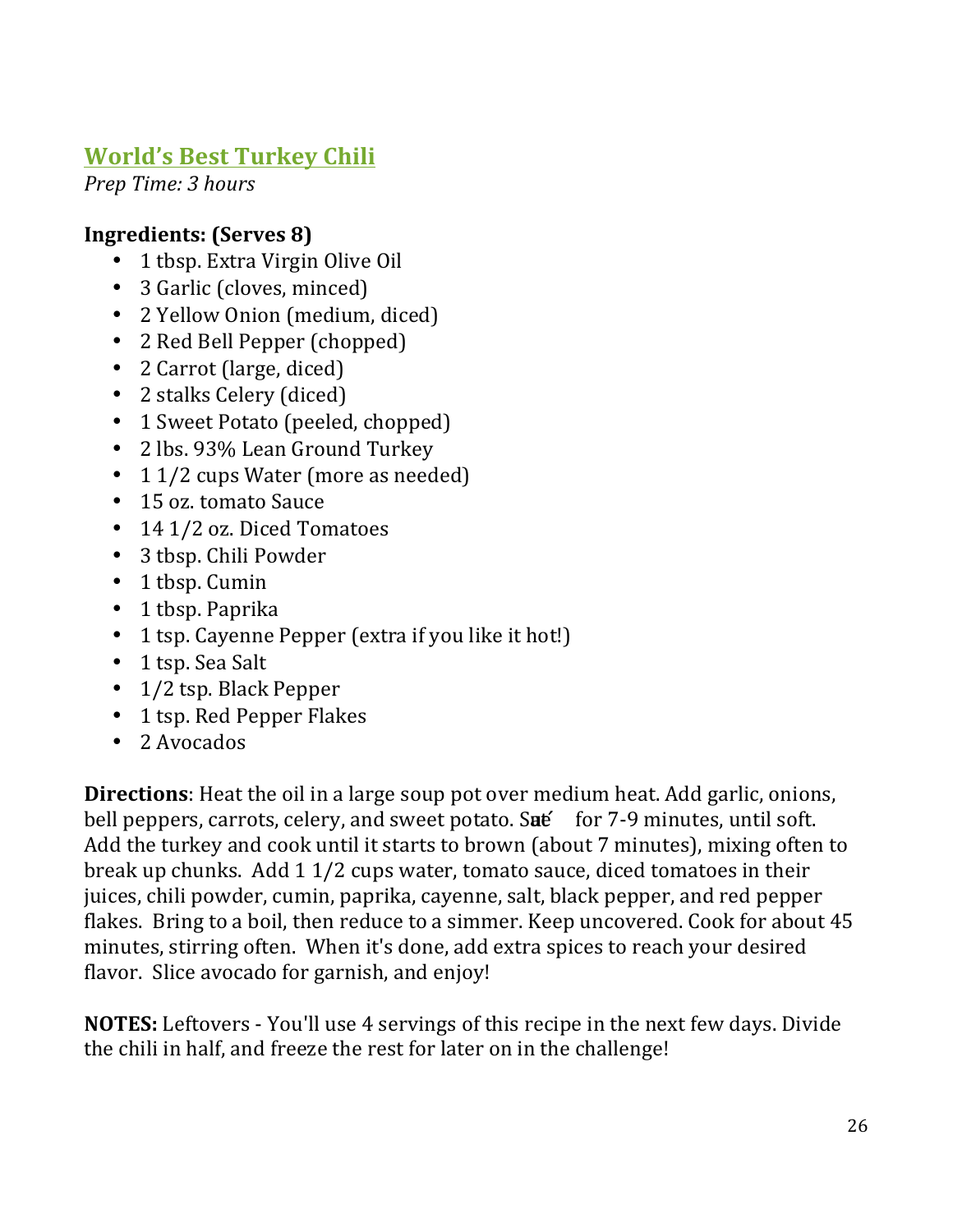# Amazing Side Dishes & Add-On's…

# **Roasted Broccoli**

*Prep Time: 30 min*

### **Ingredients: (serves 3)**

- 4 cups Broccoli (cut into florets)
- 2 tbsp. Extra Virgin Olive Oil
- $1/2$  tsp. Sea Salt

**Directions:** Preheat oven to 425 degrees. On a rimmed baking sheet, toss the broccoli with olive oil and spread out on the sheet. Season lightly with salt. Roast for 20-25 minutes. Enjoy!

### **Roasted Carrots**

*Prep Time: 25 min*

### **Ingredients: (serves 2)**

- 4 Carrot (medium, peeled)
- 1 tbsp. Extra Virgin Olive Oil
- 1/8 Sea Salt & Black Pepper (for seasoning)

**Directions:** Preheat oven to 400 degrees. Slice carrots diagonally into thick 1" slices. In a bowl toss carrots, oil and salt and pepper. Transfer to a baking sheet and roast for 20 minutes, or until tender. Enjoy!

# **Sautéed Zucchini**

*Prep Time: 10 min*

### **Ingredients: (serves 3)**

- 1 1/2 tbsp. Coconut Oil
- 3 Zucchini (sliced)
- 1/3 tsp Sea Salt (or more to taste)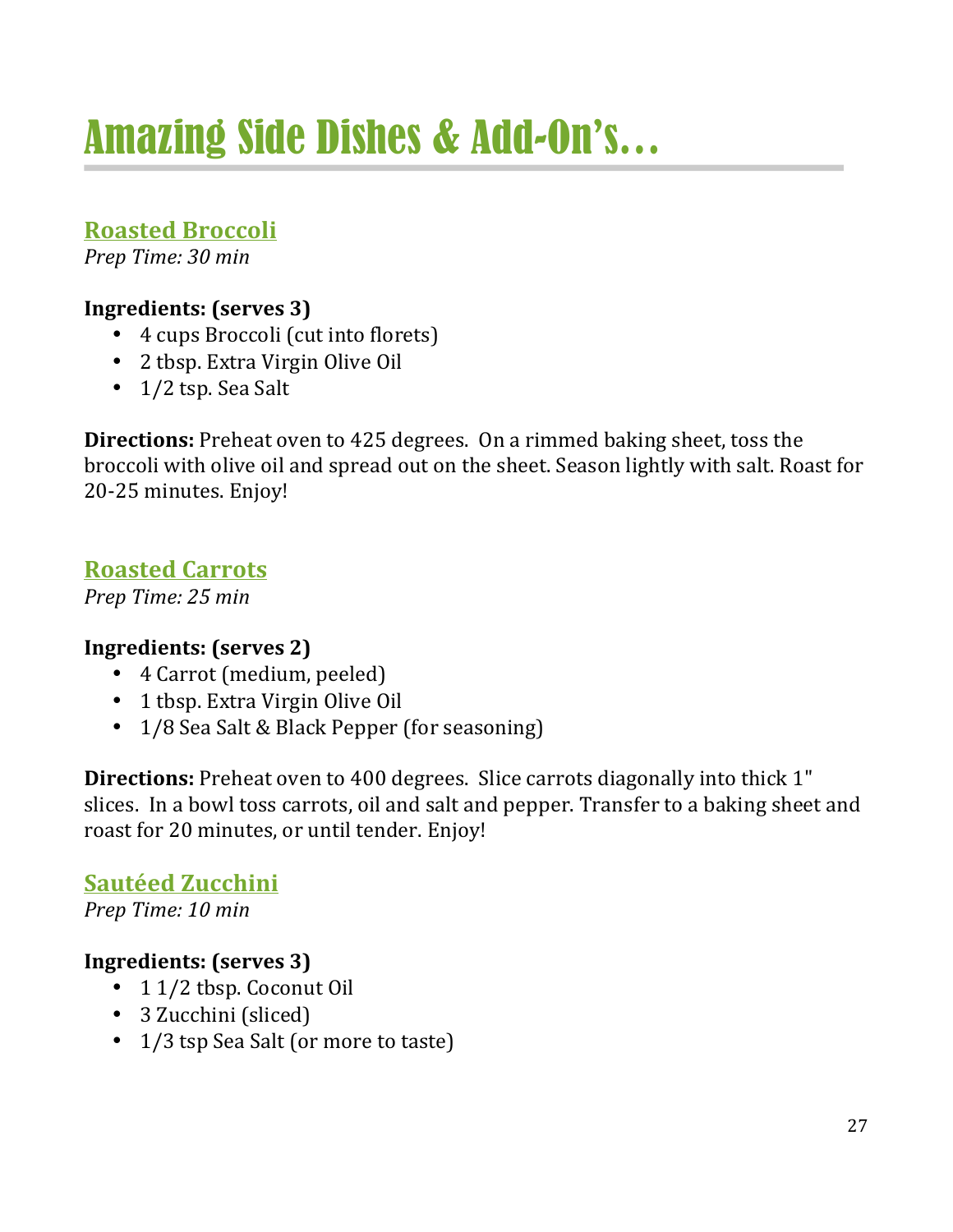**Directions:** Heat coconut oil in a skillet over med-high heat. Once the oil is hot, add zucchini and sauté for about 3-5 minutes per side, or until golden brown. Season with sea salt and enjoy!

### **Roasted Asparagus**

*Prep Time: 15 min*

#### **Ingredients: (serves 4)**

- 3 cups Asparagus (woody ends trimmed)
- 1 tbsp. Extra Virgin Olive Oil
- $1/4$  tsp Sea Salt (or more to taste)

**Directions:** Preheat oven to 425 degrees. Toss asparagus with olive oil and season with salt. Spread on a rimmed baking sheet lined with parchment paper. Roast for 12 to 15 minutes. Enjoy!

### **Roasted Cauliflower**

*Prep Time: 35 min*

#### **Ingredients: (serves 4)**

- 1 head Cauliflower (chopped into florets)
- 2 tbsp. Extra Virgin Olive Oil
- $1/4$  tsp Sea Salt (or more to taste)

**Directions:** Preheat oven to 350 degrees. Toss cauliflower florets with olive oil. Spread out on baking sheet. Season with salt, and then roast for 30 minutes or until golden brown. Flip cauliflower halfway through. Remove from oven, and enjoy!

### **Sautéed Spinach**

*Prep Time: 10 min*

#### **Ingredients: (Serves 4)**

• 1 lb. Baby Spinach (rinsed, dry)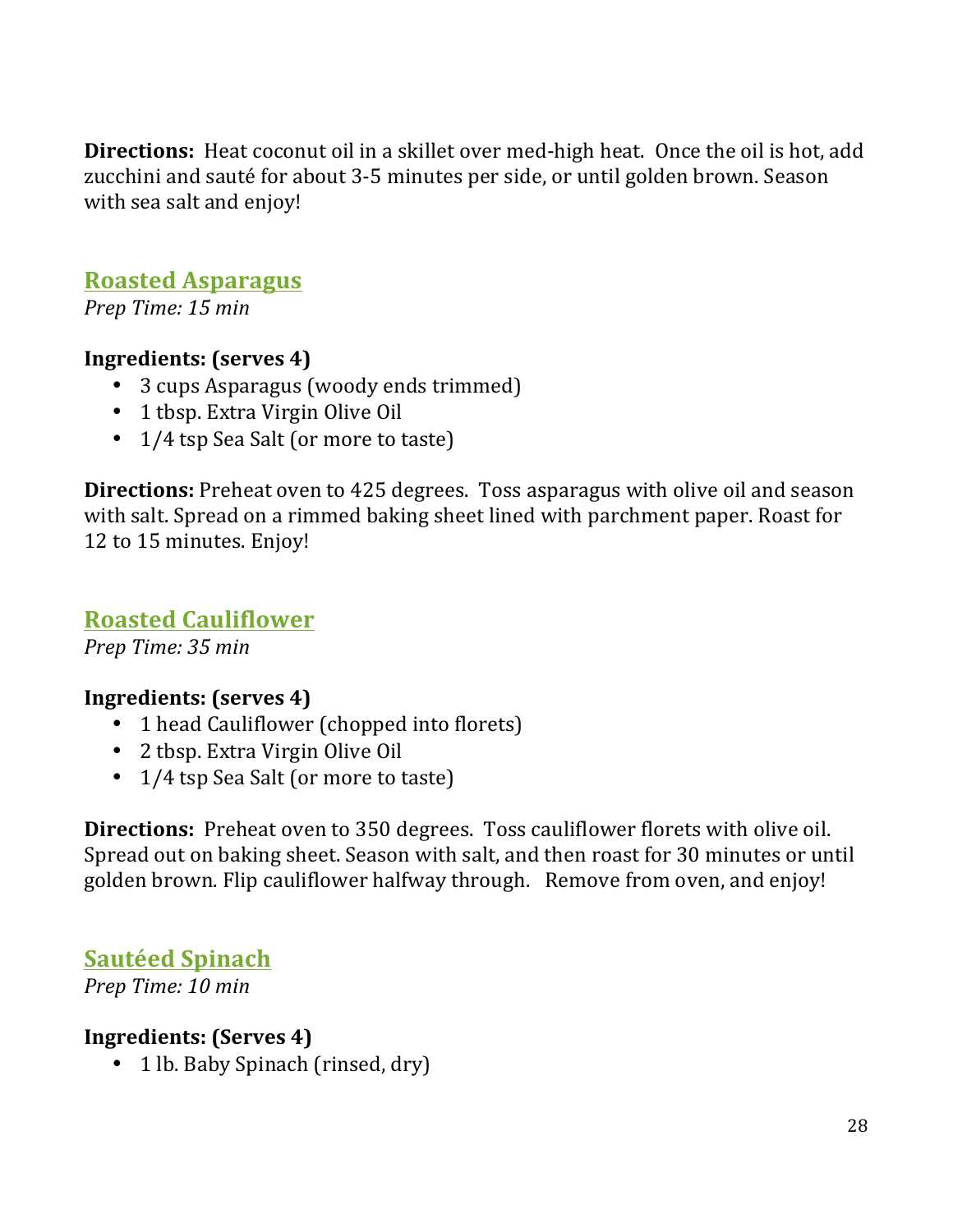- 1 1/2 tbsp. Extra Virgin Olive Oil
- 4 Garlic (cloves, minced)
- 1 1/3 tsp. Sea Salt
- 1/2 tsp. Black Pepper
- $\cdot$  1/2 Lemon
- 1/4 Sea Salt & Black Pepper (for seasoning)

**Directions:** In a large pot over medium heat, add olive oil and sauté garlic heat for 1 minute until soft, but not brown. Add spinach, salt, and pepper to the pot.

Toss spinach with garlic and oil. Cover and cook spinach for 2 minutes. Uncover and then turn the heat to high. Sauté the spinach for another minute. Continue stirring until all the spinach is wilted. Using a slotted spoon, remove the spinach. Squeeze a little lemon over the top. Season with salt and pepper. Enjoy!

# **Roasted Butternut Squash**

*Prep Time: 35 min*

### **Ingredients: (Serves 4)**

- 6 cups Butternut Squash (peeled, seeded, & cubed)
- 2 tbsp. Extra Virgin Olive Oil
- Sea Salt & Black Pepper (for seasoning)

**Directions:** Preheat oven to 400 degrees. Toss butternut squash with olive oil in a bowl. Season with salt and black pepper. Arrange squash on a baking sheet. Roast for 25-30 minutes or until golden brown. Enjoy!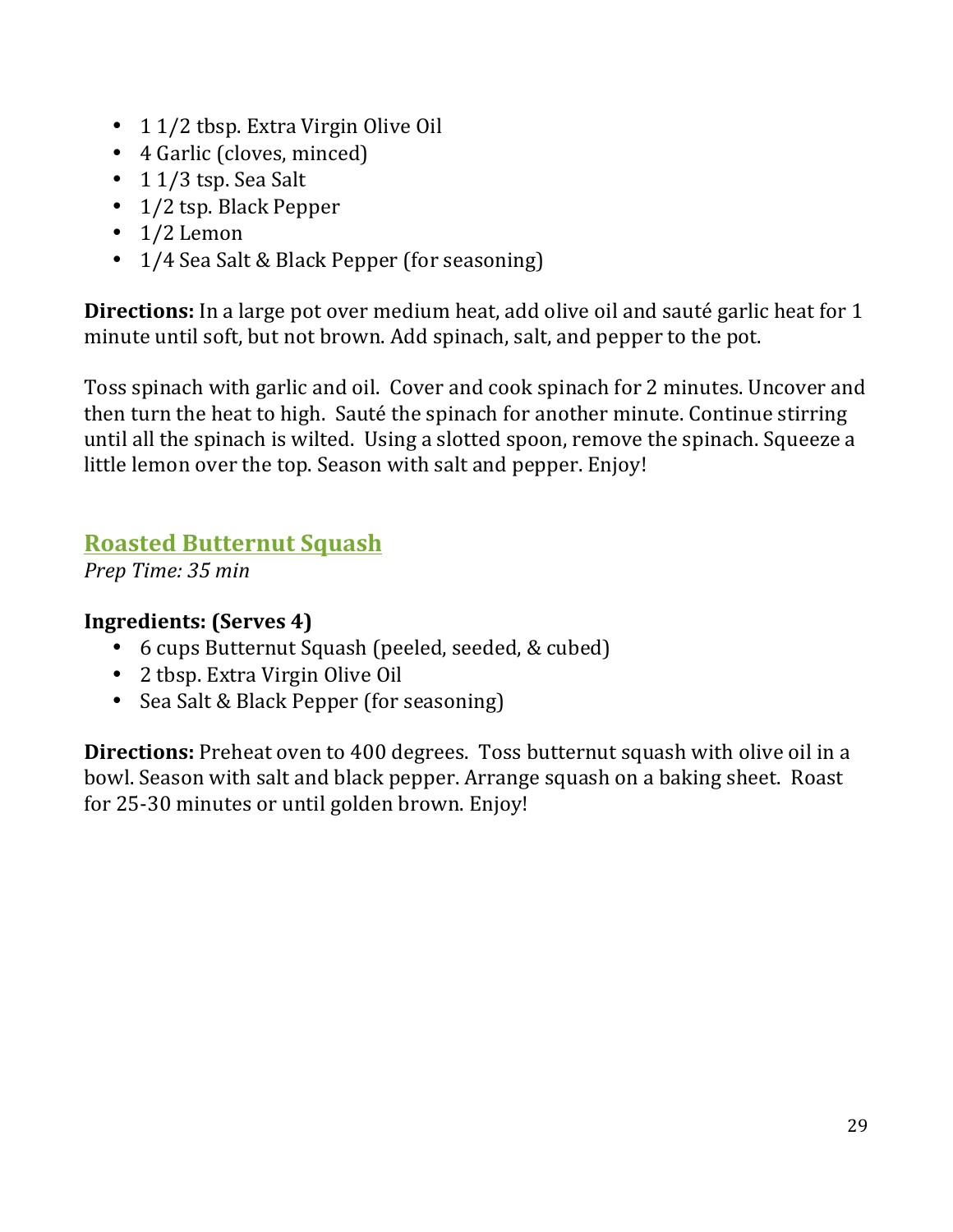# Snacks & Such…

### **Raw Almonds**

*Prep Time: 1 min*

### **Ingredients: (1 serving)**

•  $1/4$  cup Almonds (raw)

### **Raw Walnuts**

*Prep Time: 1 min*

### **Ingredients: (1 serving)**

•  $1/4$  cup walnuts (raw)

### **Berries & Yogurt**

*Prep Time: 1 min* 

### **Ingredients: (1 serving)**

- 1 cup Plain Greek Yogurt 1
- 1/2 cup Mixed Berries
- 1 tbsp. Walnuts (chopped)

### **Directions:** Mix berries and nuts in with yogurt and enjoy!

# **Yogurt & Nuts**

*Prep Time: 1 min* 

### **Ingredients: (1 serving)**

- 1 cup Plain Greek Yogurt
- 1 tbsp. Almonds (chopped)

**Directions:** Mix nuts in with yogurt and enjoy!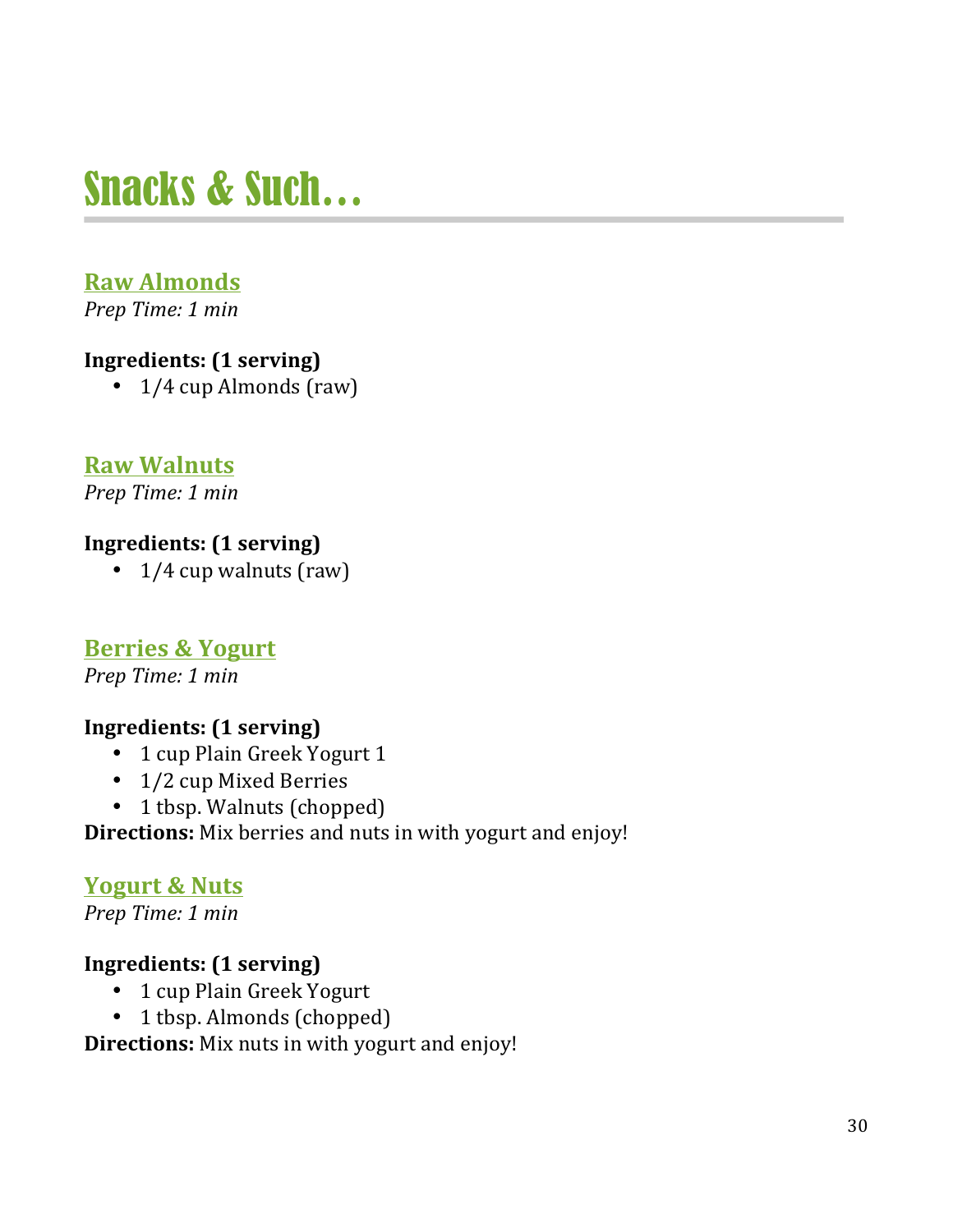# **Apple & 1 tbsp. Almond Butter**

*Prep Time: 1 min*

### **Ingredients: (1 serving)**

- 1 Apple
- 1 tbsp. Almond Butter

**Directions:** Enjoy!

# **Apple & 2 Tbsp. Almond Butter**

*Prep Time: 1 min*

### **Ingredients: (1 serving)**

- 1 Apple
- 2 tbsp. Almond Butter

**Directions:** Enjoy!

**Clean Trail Mix** *Prep Time: 1 min* 

### **Ingredients: (serves 6)**

• 16 oz. Clean Trail Mix

**Directions:** Grab and go snack! Make your own by combining your favorite nuts and dried fruits.... but it's a lot easier to buy a pre-made mix! Look for a "clean" trail mix in any health food store or where the nuts and seeds are in the grocery store.

Make sure there are NO added sugars or preservatives. Choose organic if possible. Amazon has a great variety also.